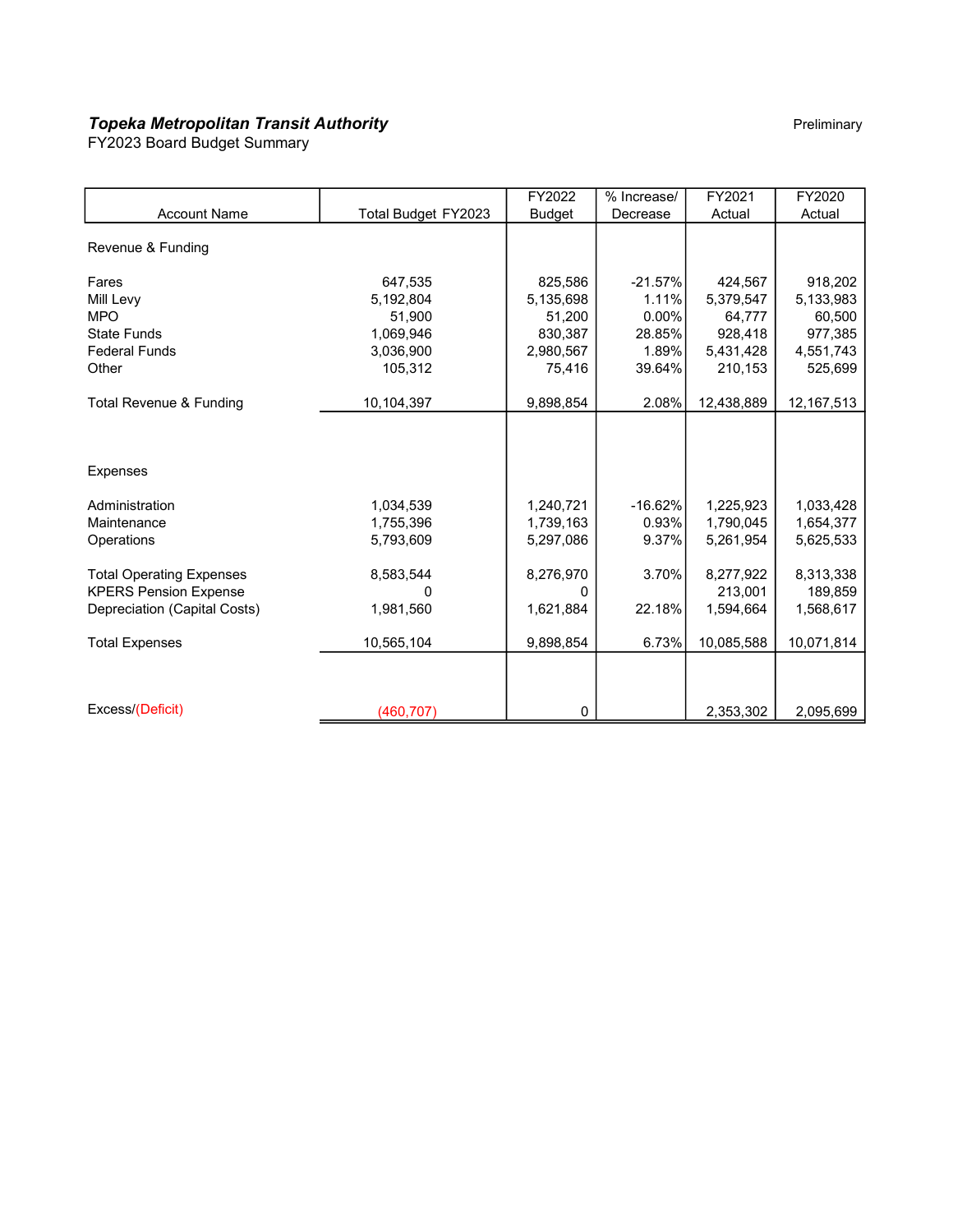|                              | Account | Sub  | FY2023        | FY2022     | FY2022        | FY2021     | FY2020       |
|------------------------------|---------|------|---------------|------------|---------------|------------|--------------|
| <b>Account Name</b>          | Number  | Acct | <b>Budget</b> | Projected  | <b>Budget</b> | Actual     | Actual       |
|                              |         |      |               |            |               |            |              |
| Summary                      |         |      |               |            |               |            |              |
| Fares                        |         |      | 647,535       | 794,815    | 825,586       | 424,567    | 918,202      |
| Other Income                 |         |      | 105,312       | 100,718    | 75,416        | 155,020    | 382,935      |
| Covid Relief Funding         |         |      | 0             | 4,186,492  | 604,906       | 4,962,540  | 2,107,650    |
| All Other Funding            |         |      | 9,351,550     | 6,620,543  | 8,470,563     | 6,896,763  | 8,758,725    |
|                              |         |      |               |            |               |            |              |
| <b>Total Revenue</b>         |         |      | 10,104,397    | 11,702,568 | 9,976,471     | 12,438,889 | 12, 167, 513 |
|                              |         |      |               |            |               |            |              |
| Administration               |         |      | 1,034,539     | 1,024,814  | 1,240,721     | 1,225,923  | 1,033,428    |
| Maintenance                  |         |      | 1,755,396     | 1,752,810  | 1,739,163     | 1,790,045  | 1,654,377    |
| Operations                   |         |      | 5,793,609     | 5,034,773  | 5,297,086     | 5,261,954  | 5,625,533    |
|                              |         |      |               |            |               |            |              |
| <b>Operating Expenses</b>    |         |      | 8,583,544     | 7,812,397  | 8,276,970     | 8,277,922  | 8,313,338    |
| <b>KPERS Pension Expense</b> |         |      | 0             |            |               | 213,001    | 189,859      |
| Depreciation (Capital Costs) |         |      | 1,981,560     | 1,762,484  | 1,621,884     | 1,594,664  | 1,568,617    |
|                              |         |      |               |            |               |            |              |
| <b>Total Expenses</b>        |         |      | 10,565,104    | 9,574,882  | 9,898,854     | 10,085,588 | 10,071,814   |
|                              |         |      |               |            |               |            |              |
| Excess/(Deficit)             |         |      | (460, 707)    | 2,127,687  | 77,617        | 2,353,302  | 2,095,699    |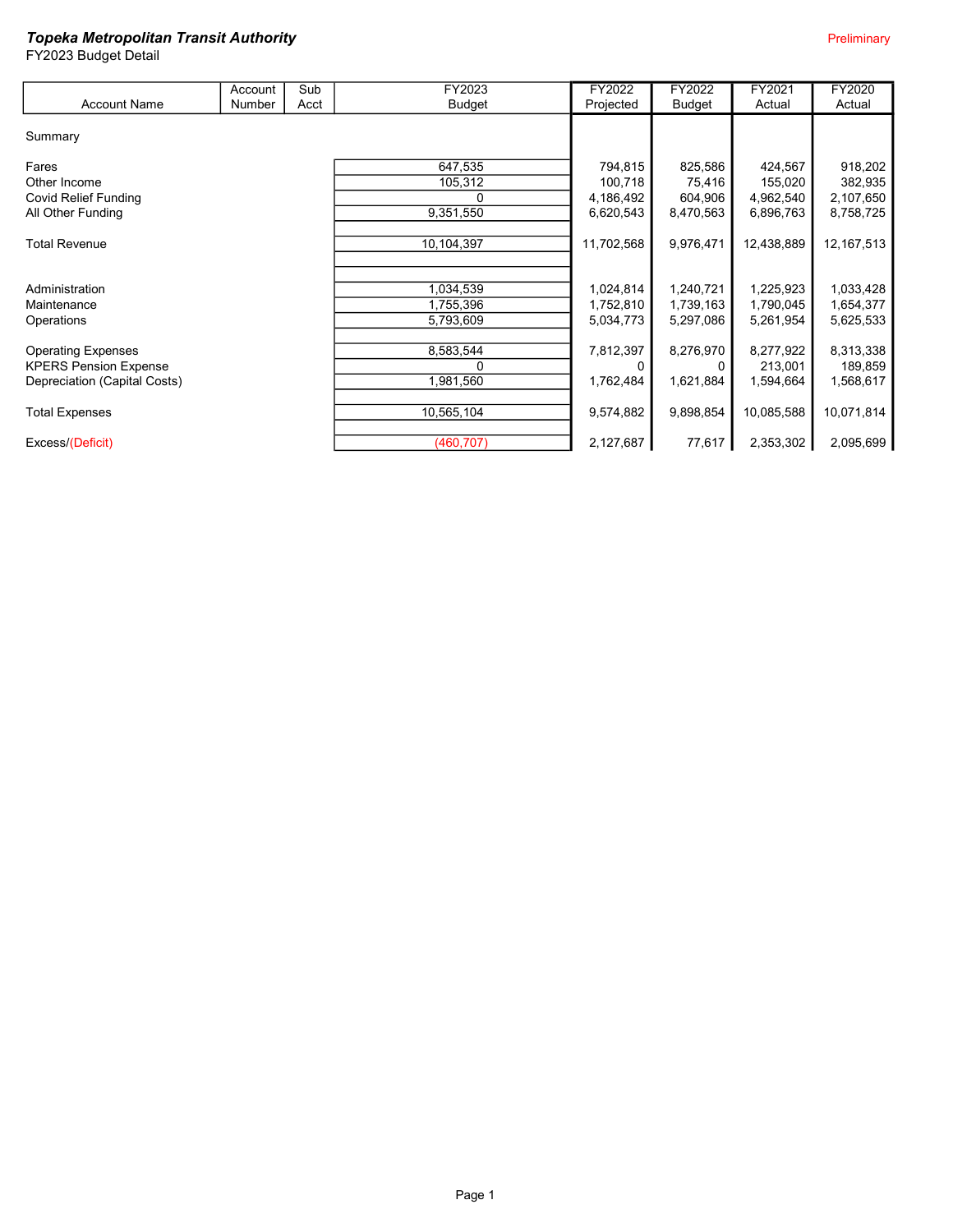|                                    | Account | Sub  | FY2023         | FY2022     | FY2022        | FY2021     | <b>FY2020</b> |
|------------------------------------|---------|------|----------------|------------|---------------|------------|---------------|
| <b>Account Name</b>                | Number  | Acct | <b>Budget</b>  | Projected  | <b>Budget</b> | Actual     | Actual        |
|                                    |         |      |                |            |               |            |               |
| <b>Revenue Accounts</b>            |         |      |                |            |               |            |               |
|                                    |         |      |                |            |               |            |               |
| Farebox - Fixed Route              | 4110    | 999  | 216,000        | 215,566    | 258,000       | 99,115     | 212,422       |
| Farebox - Paratransit              | 4114    | 999  | 4,800          | 4,673      | 6,000         | 2,404      | 6,171         |
| <b>Adult Agency Tickets</b>        | 4121    | 999  | 12,600         | 14,700     | 14,400        | 12,800     | 28,750        |
| <b>Reduced Agency Tickets</b>      | 4122    | 999  | 7,200          | 8,000      | 7,200         | 1,850      | 6,850         |
| <b>Student Agency Tickets</b>      | 4123    | 999  | 120            | $\Omega$   | 480           | 150        | 150           |
| <b>Paratransit Tickets</b>         | 4124    | 999  | 108.000        | 120,550    | 99,000        | 64,160     | 140,104       |
| Adult 10-Ride Cards                | 4131    | 999  | 9,000          | 9,496      | 6,000         | 4,187      | 12,172        |
| Reduced 10-Ride Cards              | 4132    | 999  | 4,800          | 4,826      | 7,650         | 2,925      | 7,073         |
| Student 10-Ride Cards              | 4133    | 999  | 300            | 343        | 360           | 45         | 523           |
| Adult 24-Hour Pass                 | 4151    | 999  | 7,200          | 8,542      | 6,900         | 3,628      | 5,164         |
| Reduced 24-Hour Pass               | 4152    | 999  | 7,800          | 7,825      | 8,100         | 3,512      | 6,813         |
| Student 24-Hour Pass               | 4153    | 999  | 240            | 427        | 360           | 69         | 225           |
| Adult 31-Day Pass                  | 4161    | 999  | 66,000         | 71,014     | 60,000        | 26,307     | 49,346        |
| Reduced 31-Day Pass                | 4162    | 999  | 108,000        | 106,044    | 114,000       | 52,649     | 145,235       |
| Student 31-Day Pass                | 4163    | 999  | 1,800          | 2,452      | 4,800         | 1,268      | 1,392         |
| <b>Annual Pass</b>                 | 4171    | 999  | 6,600          | 7,225      | 5,820         | 4,150      | 5,925         |
| <b>Student Annual Pass</b>         | 4173    | 999  | 74,195         | 200,640    | 200,640       | 121,220    | 253,150       |
| <b>Bike Share Hourly</b>           | 4181    | 999  | 0              | 0          | 0             | 472        | 4,140         |
| <b>Bike Share Annual</b>           | 4182    | 999  | $\mathbf 0$    | 0          | 0             | 300        | 4,053         |
| <b>Bike Share Annual - Student</b> | 4183    | 999  | $\mathbf 0$    | 0          | 0             | 40         | 1,285         |
| Bike Share Monthly - Student       | 4184    | 999  | 0              | $\Omega$   | 0             | 830        | 6,670         |
| Corporate Pass                     | 4190    | 999  | 13,000         | 12,500     | 25,996        | 22,485     | 20,608        |
| Cash Long/(Short)                  | 4199    | 999  | (120)          |            | (120)         | 0          |               |
|                                    |         |      |                | (7)        |               |            | (19)          |
|                                    |         |      |                |            |               |            |               |
| Subtotal - Fares                   |         |      | 647,535        | 794,815    | 825,586       | 424,567    | 918,202       |
|                                    |         |      |                |            |               |            |               |
| <b>Bus Advertising Revenue</b>     | 4210    | 999  | 77,500         | 71,722     | 48,000        | 55,398     | 48,668        |
| <b>Bench Advertising Revenue</b>   | 4220    | 999  | 0              | 0          | 0             | 75         | 300           |
| <b>Product Sales</b>               | 4310    | 999  | 480            | 492        | 900           | 307        | 672           |
| <b>Shipping Revenue</b>            | 4315    | 999  | 432            | 467        | 516           | 315        | 405           |
| <b>Charter Revenue</b>             | 4320    | 999  | 0              | 0          | 0             | 0          | 1,774         |
| <b>Donations</b>                   | 4340    | 999  | $\mathbf 0$    | 0          | 12,000        | 64,108     | 23,209        |
| <b>Bike Share Sponsorships</b>     | 4350    | 999  | $\Omega$       | 0          | 0             | 7,500      | 90,600        |
| Vending Machine Revenue            | 4360    | 999  | 3,200          | 3,205      | 4,400         | 2,494      | 4,526         |
| Miscellaneous                      | 4390    | 999  | 2,400          | 2,206      | 3,600         | 1,373      | 4,857         |
| Investment Income                  | 4910    | 999  | 21,300         | 10,976     | 6,000         | 16,123     | 159,448       |
| Gain/Loss on Disposal              | 4920    | 999  | 0              | 11,650     | 0             | 7,328      | 28,873        |
| Insurance Claim Recovery           | 4930    | 999  | $\overline{0}$ | 0          | 0             | 0          | 19,603        |
| Subtotal - Miscellaneous           |         |      | 105,312        | 100,718    | 75,416        | 155,020    | 382,935       |
|                                    |         |      |                |            |               |            |               |
| Mill Levy                          | 4410    | 999  | 5,192,804      | 4,994,588  | 5,135,698     | 5,379,547  | 5,133,983     |
| <b>MTPO Planning Grant</b>         | 4420    | 999  | 51,900         | 49,470     | 51,200        | 64,777     | 60,500        |
| JEDO Grant                         | 4430    | 999  | $\Omega$       | 0          | 0             | 55,133     | 139,764       |
| <b>State Operating Grant</b>       | 4510    | 999  | 843,589        | 830,387    | 830,387       | 809,599    | 782,448       |
| <b>State Mobility Grant</b>        | 4515    | 999  | 0              | 0          | 0             | 58,091     | 83,582        |
| State Capital Grant                | 4540    | 999  | 226,357        | 746,098    | 0             | 60,728     | 111,355       |
| <b>Federal Operating Grant</b>     | 4610    | 999  | 3,036,900      | 4,186,492  | 2,980,567     | 4,962,533  | 3,435,011     |
| <b>Federal Capital Grant</b>       | 4630    | 999  | 0              | 0          | 0             | 468,895    | 1,116,732     |
| <b>Other Grants</b>                | 4690    | 999  | $\mathbf 0$    | 0          | 0             | 0          | 3,000         |
| Subtotal - Funding                 |         |      | 9,351,550      | 10,807,035 | 9,075,469     | 11,859,303 | 10,866,375    |
|                                    |         |      |                |            |               |            |               |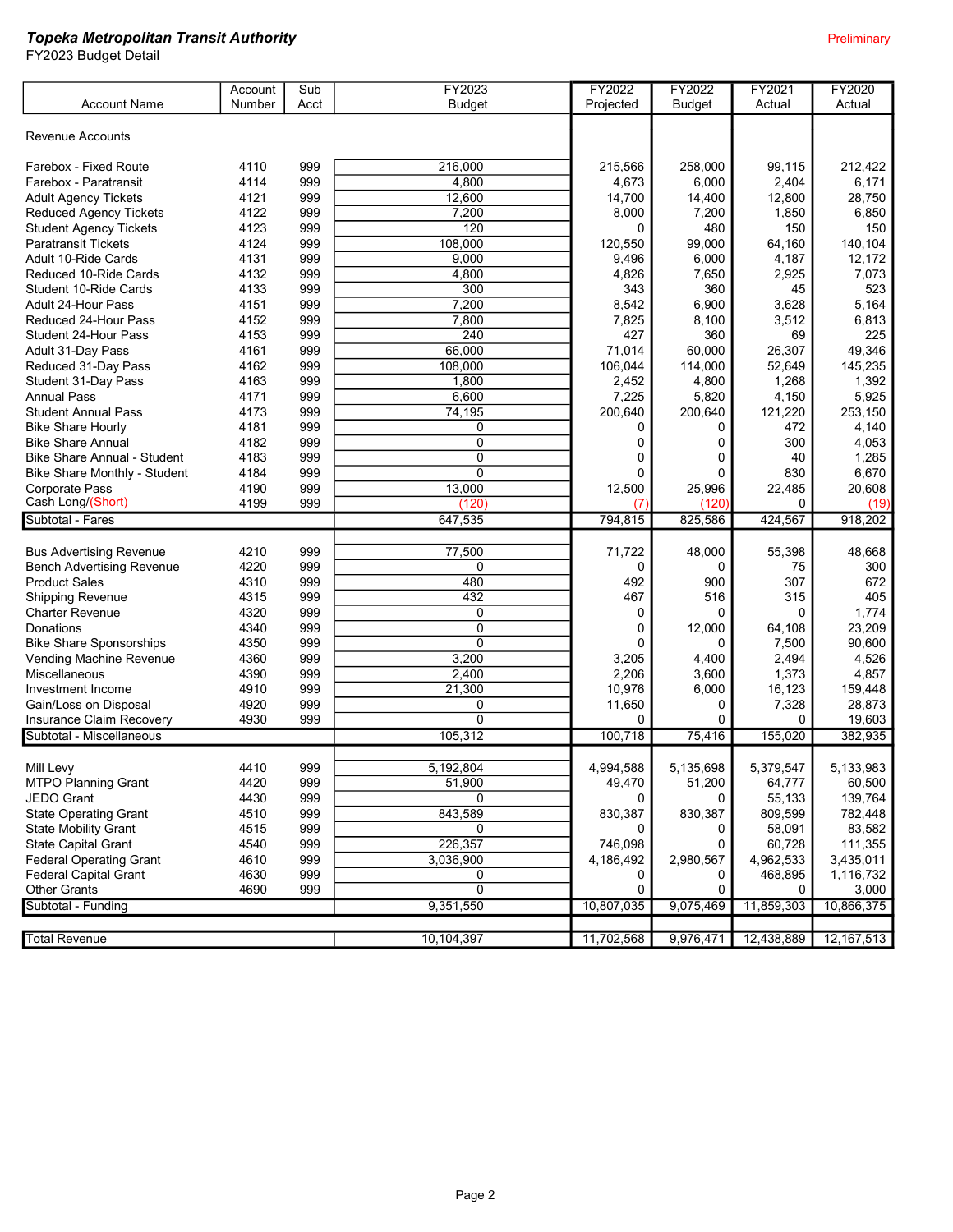|                                              | Account | Sub  | FY2023        | FY2022       | FY2022          | FY2021        | FY2020           |
|----------------------------------------------|---------|------|---------------|--------------|-----------------|---------------|------------------|
| <b>Account Name</b>                          | Number  | Acct | <b>Budget</b> | Projected    | <b>Budget</b>   | Actual        | Actual           |
|                                              |         |      |               |              |                 |               |                  |
| Statement of Changes in Financial Position   |         |      |               |              |                 |               |                  |
|                                              |         |      |               |              |                 |               |                  |
| <b>Operating Revenue</b>                     |         |      |               |              |                 |               |                  |
| Fares, Tickets and Passes                    |         |      | 647,535       | 794.815      | 825.586         | 424.567       | 918,202          |
| Advertising                                  |         |      | 77,500        | 71,722       | 48,000          | 55,473        | 48,968           |
| <b>Product Sales</b><br><b>Other Revenue</b> |         |      | 912<br>5,600  | 959<br>5,411 | 1,416<br>20,000 | 622<br>75,474 | 1,077<br>144,569 |
|                                              |         |      |               |              |                 |               |                  |
| <b>Total Operating Revenue</b>               |         |      | 731,547       | 872,907      | 895,002         | 556,136       | 1,112,816        |
| <b>Operating Expenses</b>                    |         |      |               |              |                 |               |                  |
| <b>Administration - Executive</b>            |         | 110  | 314,359       | 357,586      | 488,473         | 393,528       | 308,655          |
| <b>Administration - Fiscal</b>               |         | 120  | 249,418       | 290,600      | 312,613         | 312,942       | 289,545          |
| <b>Administration - Human Resources</b>      |         | 130  | 156,189       | 124,115      | 133,696         | 111,188       | 108,520          |
| Administration - IT                          |         | 140  | 141,193       | 123,205      | 129,507         | 128,226       | 124,226          |
| Administration - Legal                       |         | 150  | 173,380       | 126,626      | 176,432         | 144,128       | 133,760          |
| Administration - Covid-19                    |         | 160  | 0             | 2,682        | 0               | 135,911       | 68,722           |
| <b>Operations - General</b>                  |         | 510  | 661,892       | 607,843      | 736,583         | 708,397       | 752,957          |
| <b>Operations - Marketing</b>                |         | 520  | 123,031       | 93,206       | 106,070         | 112,485       | 114,496          |
| <b>Operations - Planning</b>                 |         | 530  | 136,096       | 162,644      | 149,370         | 174,318       | 247,963          |
| <b>Operations - Customer Service</b>         |         | 540  | 489,996       | 463,975      | 480,898         | 434,894       | 449,476          |
| <b>Operations - Fixed Route</b>              |         | 550  | 3,489,304     | 2,936,705    | 2,963,357       | 2,963,845     | 2,798,666        |
| <b>Operations - Paratransit</b>              |         | 560  | 893,290       | 770,400      | 860,808         | 744,739       | 933,838          |
| Operations - Workforce                       |         | 570  | 0             | 0            | 0               | 55,133        | 136,668          |
| Operations - Bike Share                      |         | 580  | $\mathbf{0}$  | $\mathbf 0$  | $\mathbf{0}$    | 7,558         | 109,570          |
| <b>Operations - Mobility</b>                 |         | 590  | $\Omega$      | $\Omega$     | $\Omega$        | 60.586        | 81,898           |
| Maintenance - General                        |         | 710  | 1,200,696     | 1,179,279    | 1,186,863       | 1,243,538     | 1,164,896        |
| Maintenance - Facility                       |         | 720  | 260,400       | 280,595      | 252,000         | 236,607       | 196,167          |
| Maintenance - Fixed Route                    |         | 730  | 270,000       | 268,324      | 276,000         | 275,350       | 262,128          |
| Maintenance - Paratransit                    |         | 740  | 24,300        | 24,613       |                 | 34,379        | 25,580           |
| Maintenance - Bike Share                     |         | 750  | 0             | 0            | 24,300<br>0     | 171           | 5,606            |
|                                              |         |      | 8,583,544     | 7,812,397    | 8,276,970       | 8,277,922     |                  |
| <b>Total Operating Expense</b>               |         |      |               |              |                 |               | 8,313,338        |
| <b>Operating Deficit</b>                     |         |      | (7, 851, 997) | (6,939,490)  | (7,381,968)     | (7, 721, 786) | (7,200,522)      |
|                                              |         |      |               |              |                 |               |                  |
| Non-Operating Revenue                        |         |      |               |              |                 |               |                  |
| Mill Levy                                    |         |      | 5,192,804     | 4,994,588    | 5,213,315       | 5,379,547     | 5,133,983        |
| <b>City Planning Grants</b>                  |         |      | 51,900        | 49,470       | 51,200          | 64,777        | 63,500           |
| <b>JEDO Grants</b>                           |         |      | 0             | $\Omega$     | 0               | 55,133        | 139,764          |
| <b>State Operating Grants</b>                |         |      | 843,589       | 830,387      | 830,387         | 867,690       | 866,030          |
| <b>Federal Operating Grants</b>              |         |      | 3,036,900     | 4,186,492    | 2,980,567       | 4,962,533     | 3,435,011        |
| Interest on Investments                      |         |      | 21,300        | 10,976       | 6,000           | 16,123        | 159,448          |
| Gain/(Loss) on Disposal                      |         |      | 0             | 11,650       | $\Omega$        | 7,328         | 28,873           |
| <b>Total Non-Operating Revenue</b>           |         |      | 9,146,493     | 10,083,563   | 9,081,469       | 11,353,131    | 9,826,609        |
|                                              |         |      |               |              |                 |               |                  |
| Excess/(Deficit) before Other Items          |         |      | 1,294,496     | 3,144,073    | 1,699,501       | 3,631,344     | 2,626,087        |
| <b>Capital Grants</b>                        |         |      | 226,357       | 746,098      | 0               | 529,623       | 1,228,087        |
| <b>KPERS Pension Liability</b>               |         |      | 0             | $\Omega$     | $\Omega$        | (213,001)     | (189, 859)       |
| Depreciation                                 |         |      | (1,981,560)   | (1,762,484)  | (1,621,884)     | (1,594,664)   | (1,568,617)      |
| Change in Net Assets                         |         |      | (460, 707)    | 2,127,687    | 77,617          | 2,353,302     | 2,095,699        |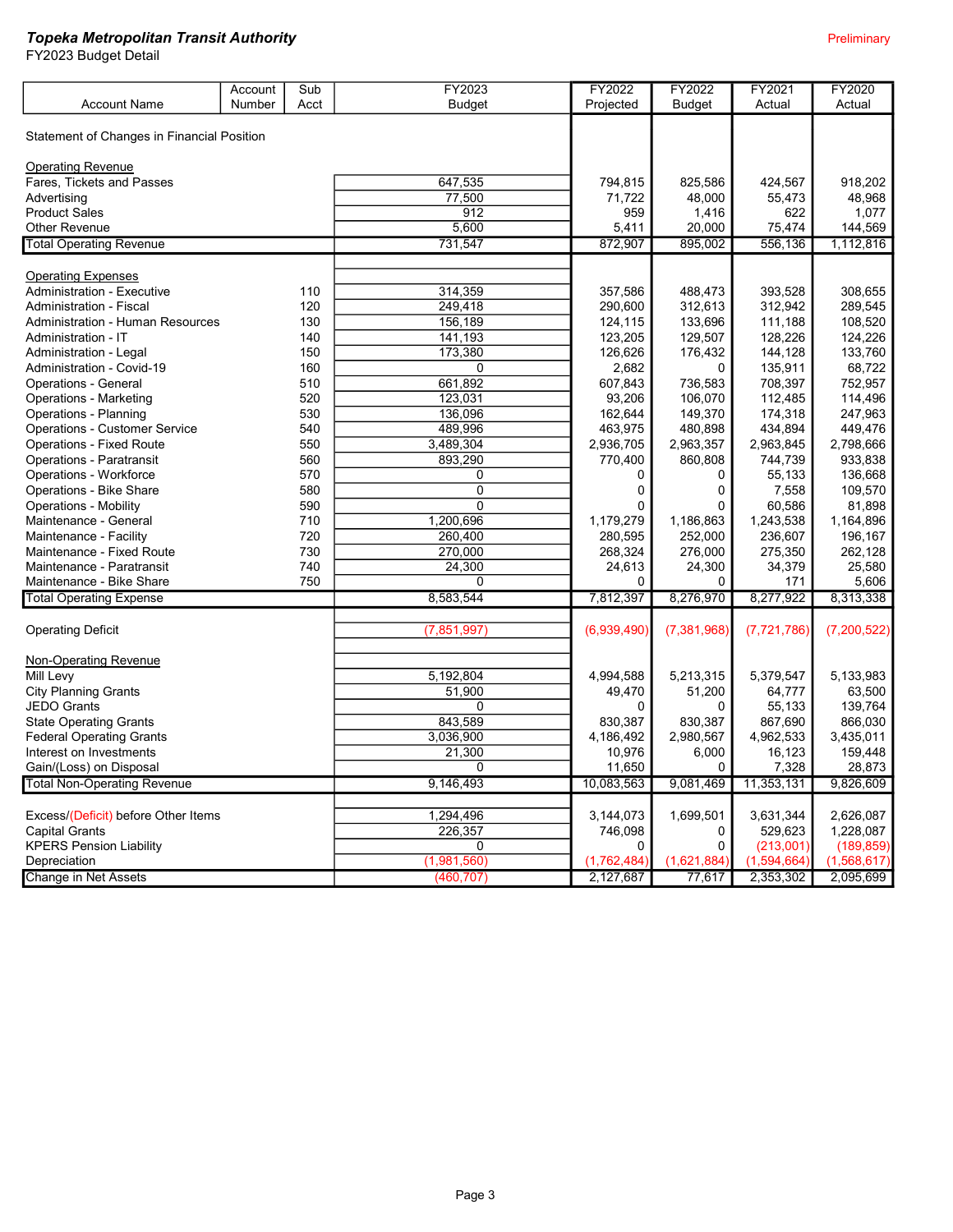|                                | Account | Sub  | FY2023        | FY2022    | FY2022        | FY2021       | <b>FY2020</b> |
|--------------------------------|---------|------|---------------|-----------|---------------|--------------|---------------|
| <b>Account Name</b>            | Number  | Acct | <b>Budget</b> | Projected | <b>Budget</b> | Actual       | Actual        |
|                                |         |      |               |           |               |              |               |
| <b>Total Expenses</b>          |         |      |               |           |               |              |               |
|                                |         |      |               |           |               |              |               |
| Labor - Operators              | 5110    |      | 1,591,212     | 1,454,155 | 1.631.892     | 1,547,012    | 1.638.047     |
| Labor - Management             | 5120    |      | 637,020       | 605,133   | 647,686       | 664,712      | 672,254       |
| Labor - Support Staff          | 5130    |      | 570,528       | 539,900   | 675,204       | 656,713      | 730,070       |
| Labor - Camp Metro             | 5135    |      | 0             | 0         | $\Omega$      | 0            | 1,594         |
| Labor - Mechanics              | 5140    |      | 228,516       | 228,171   | 225,168       | 225,325      | 221,203       |
| Labor - Service Techs          | 5150    |      | 188,184       | 188,793   | 189.840       | 189,965      | 189,016       |
| Labor - Custodial              | 5160    |      | 125,184       | 123,657   | 126,384       | 134,832      | 129,097       |
| Labor - Security               | 5170    |      | 14,400        | 7,727     | 0             | 0            | $\Omega$      |
| Labor - Other                  | 5180    |      | 6,372         | 2,089     | 13,272        | 9,182        | 42,560        |
| Labor - Operator O/T           | 5210    |      | 101,868       | 206,084   | 102,840       | 172,881      | 89,829        |
| Labor - Support O/T            | 5230    |      | 14,800        | 15,295    | 10,200        | 17,222       | 14,925        |
| Labor - Camp Metro O/T         | 5235    |      | $\Omega$      | 0         | 0             | 0            | 0             |
| Labor - Mechanic O/T           | 5240    |      | 6,000         | 7,957     | 7,800         | 5,371        | 7,490         |
| Labor - Service Tech O/T       | 5250    |      | 21,600        | 20,518    | 24,000        | 22,130       | 19,120        |
| Labor - Custodial O/T          | 5260    |      | 720           | 263       | 3,960         | 5,336        | 5,909         |
| Payroll Tax - Federal          | 5410    |      | 303,025       | 289,543   | 317,264       | 327,077      | 313,600       |
| Payroll Tax - Unemployment     | 5420    |      | 27,276        | 3,935     | 28,519        | 6,484        | 6,199         |
| Payroll Tax - KPERS            | 5430    |      | 390,555       | 340,494   | 409,686       | 404,963      | 445,205       |
| Benefits - Medical             | 5510    |      | 796,756       | 656,516   | 742,996       | 609,601      | 574,895       |
| Benefits - Dental              | 5520    |      | 41,520        | 35,692    | 42,612        | 37,510       | 35,094        |
| Benefits - ST Disability       | 5545    |      | 5,152         | 6,267     | 8,610         | 7,906        | 7,711         |
| <b>Benefits - Wellness</b>     | 5550    |      | 10,000        | 0         | 2,400         | 900          | 1,425         |
| Benefits - Work Comp           | 5610    |      | 116,528       | 120,021   | 119,517       | 120,171      | 124,763       |
| <b>Benefits - Vacation</b>     | 5710    |      | 129,684       | 125,679   | 130,332       | 133,518      | 140,157       |
| Benefits - Sick Leave          | 5720    |      | 87,024        | 107,889   | 88,452        | 89,452       | 99,026        |
| Benefits - Holidays            | 5730    |      | 111,835       | 116,239   | 117,137       | 112,164      | 118,376       |
| Benefits - PTO                 | 5740    |      | 112,072       | 140,909   | 118,620       | 137,475      | 134,483       |
| Benefits - Other Paid Leave    | 5790    |      | 8,100         | 5,641     | 6,900         | 5,212        | 6,050         |
| Benefits - Uniforms            | 5810    |      | 10,800        | 11,053    | 12,600        | 7,951        | 10,639        |
| Benefits - Tools               | 5820    |      | 7,600         | 6,492     | 7,200         | 5,737        | 5,422         |
| Benefits - Early Retirement    | 5830    |      | 0             | 0         | 100,000       | 0            | $\Omega$      |
| Benefits - Other               | 5990    |      | 6,860         | 6,058     | 25,100        | 291,005      | 7,215         |
| <b>KPERS Pension Expense</b>   | 6010    |      | 0             | 0         | 0             | 204,523      | 131,883       |
| <b>KPERS OPEB Expenses</b>     | 6015    |      | $\mathbf{0}$  | $\Omega$  | 0             | 15,167       | 14,956        |
| Lease - Office Equip           | 6150    |      | 984           | 851       | 960           | 961          | 958           |
| Maintenance - Bldgs & Grounds  | 6200    |      | 180,000       | 201,852   | 156,000       | 156,821      | 153,007       |
| Maintenance - Custodial        | 6205    |      | 23,400        | 27,827    | 30,000        | 64           | $\Omega$      |
| Maintenance - Shelters & Signs | 6210    |      | 24,000        | 17,229    | 30,000        | 61,797       | 20,301        |
| Maintenance - Communication    | 6220    |      | 12,000        | 10,016    | 12,000        | 11,880       | 8,886         |
| Maintenance - Equipment        | 6270    |      | 132,948       | 109,046   | 148,584       | 258,688      | 121,302       |
| Travel & Meetings              | 6310    |      | 11,040        | 4,123     | 4,920         | 2,473        | 2,343         |
| <b>Board Expenses</b>          | 6320    |      | 3,600         | 1,500     | 6,000         | 146          | 1,431         |
| <b>Board Fees</b>              | 6330    |      | 6,400         | 5,360     | 6,400         | 6,200        | 7,520         |
| <b>Utilities</b>               | 6410    |      | 116,500       | 115,343   | 121,350       | 145,016      | 114,580       |
| Telephones                     | 6420    |      | 23,880        | 23,352    | 23,292        | 22,754       | 24,389        |
| <b>Bus Connectivity</b>        | 6425    |      | 18,612        | 13,724    | 16,116        | 16,230       | 9,426         |
| Professional - Medical         | 6510    |      | 16,080        | 14,222    | 11,820        | 12,321       | 12,455        |
| Professional - Employment      | 6530    |      | 8,720         | 10,083    | 5,100         | 10,846       | 3,599         |
| Professional - Legal           | 6540    |      | 1,500         | 800       | 3,000         | 518          | 203           |
| Professional - Audit           | 6550    |      | 15,700        | 15,775    | 15,775        | 15,675       | 16,025        |
| Professional - Planning        | 6570    |      | 0             | 35,093    | 15,000        | 10,813       | 21,524        |
| Professional - Other           | 6590    |      | 52,640        | 107,065   | 49,970        | 44,171       | 49,747        |
| <b>Taxi Fees</b>               | 6610    |      | 360,000       | 348,721   | 348,000       | 331,451      | 361,733       |
| South Topeka Fees              | 6630    |      | 0             | 0         | 0             | 55,133       | 136,668       |
| <b>Charter Expense</b>         | 6640    |      | $\mathbf 0$   | 1,553     | 0             | 0            |               |
| <b>Security Services</b>       | 6910    |      | 31,800        | 30,278    | 46,440        | 36,597       | 49,072        |
| Advertising                    | 6920    |      | 22,200        | 19,494    | 10,200        | 11,348       | 12,136        |
| <b>Special Events</b>          | 6930    |      | 20,000        | 0         | 2,400         | 0            | 934           |
| Licenses & Registrations       | 6940    |      | 3,419         | 5,289     | 7,584         | 4,228        | 2,173         |
| Dues & Subscriptions           | 6950    |      | 12,900        | 12,745    | 14,300        | 11,044       | 11,060        |
| <b>Bank Services</b>           | 6960    |      | 15,000        | 13,275    | 19,200        | 10,097       | 16,553        |
| <b>Bad Debts</b>               | 6970    |      | 0             | 0         | $\Omega$      | $\mathbf{0}$ | 9             |
| Supplies - Shelter             | 7110    |      | 9,600         | 6,698     | 12,000        | 8,922        | 9,628         |
| Supplies - Equipment           | 7120    |      | 53,904        | 32,592    | 27,000        | 41,637       | 125,636       |
| Supplies - Safety              | 7130    |      | 960           | 1,597     | 900           | 739          | 1,085         |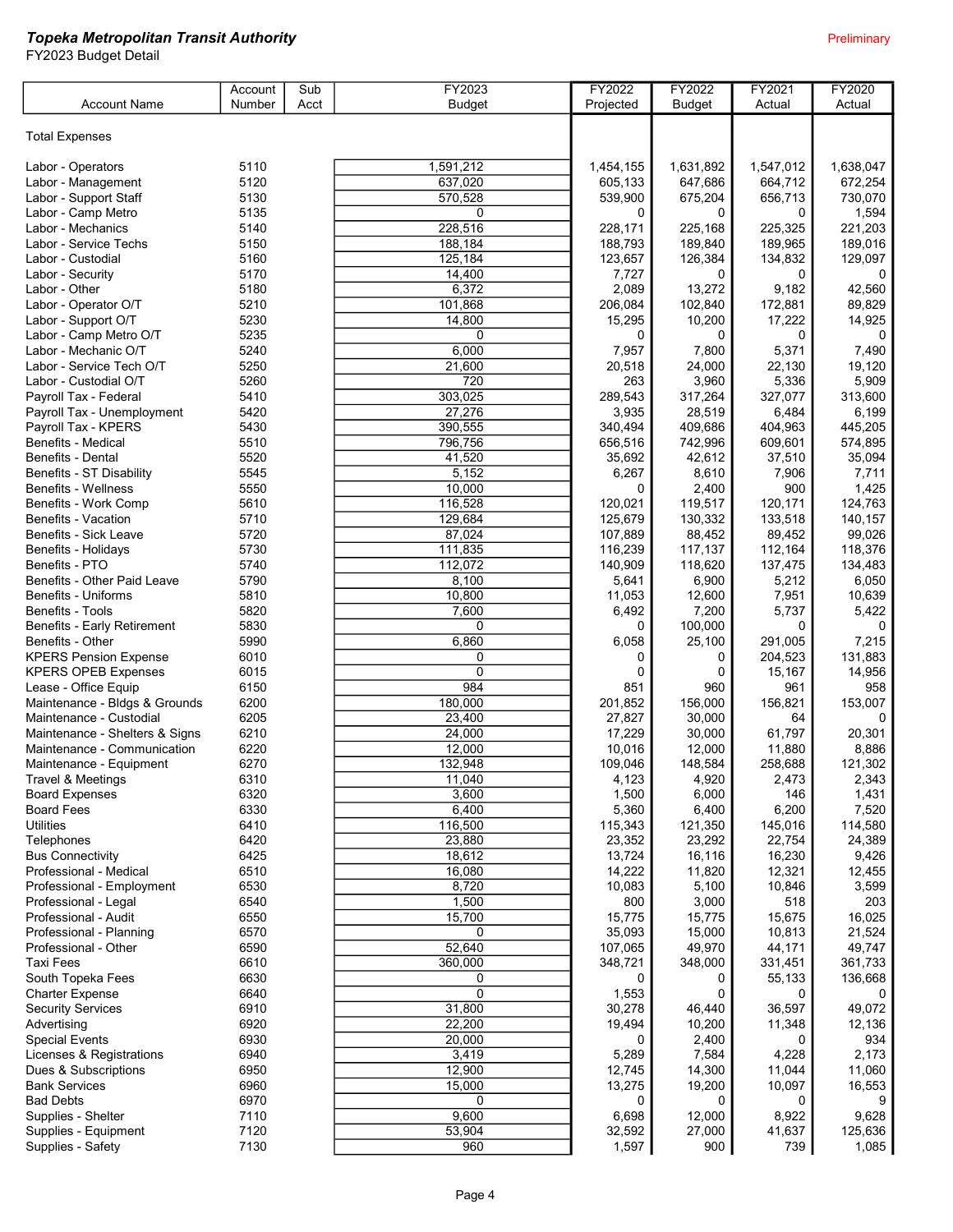|                                       | Account | Sub  | FY2023        | FY2022    | FY2022        | FY2021     | FY2020     |
|---------------------------------------|---------|------|---------------|-----------|---------------|------------|------------|
| <b>Account Name</b>                   | Number  | Acct | <b>Budget</b> | Projected | <b>Budget</b> | Actual     | Actual     |
|                                       |         |      |               |           |               |            |            |
| Supplies - Passenger                  | 7140    |      | 15,000        | 2,625     | 9,000         | 10,384     | 17,100     |
| Supplies - Consumable                 | 7210    |      | 91,450        | 100,821   | 92.100        | 115,361    | 130,461    |
| Supplies - Software                   | 7220    |      | 142.921       | 136,966   | 127,092       | 114,295    | 180,360    |
| Supplies - Postage                    | 7230    |      | 2,400         | 2,046     | 3,120         | 1.981      | 2,952      |
| Supplies - Promotion                  | 7240    |      | 6.000         | 813       | 1,200         | 8,611      | 9,911      |
| Supplies - Camp Metro                 | 7250    |      | $\Omega$      | 0         | <sup>0</sup>  | $\Omega$   |            |
| Vehicles - Fuel                       | 7410    |      | 882,000       | 430,778   | 385,500       | 298,295    | 357,901    |
| Vehicles - Fuel Tax                   | 7420    |      | 54,060        | 73,266    | 55,020        | 50,232     | 56,738     |
| Vehicles - Lubricants                 | 7430    |      | 26,100        | 27,559    | 26,400        | 23,593     | 24,685     |
| Vehicles - Tires                      | 7440    |      | 30,720        | 28,102    | 30,000        | 28,927     | 37,926     |
| Vehicles - Parts                      | 7450    |      | 304,800       | 301,863   | 294,000       | 271,699    | 293,321    |
| Miscellaneous                         | 7910    |      | 0             | 0         | 0             | $\Omega$   | 0          |
| <b>Employee Wellness &amp; Events</b> | 7920    |      | $\mathbf{0}$  | 3,724     | 3,600         | 2,635      | 4,414      |
| Deprec - Buildings                    | 8100    |      | 192,156       | 192,157   | 192,156       | 192,157    | 192,157    |
| Deprec - Bus Stops                    | 8110    |      | 374,616       | 363,306   | 324,000       | 295,754    | 225,188    |
| Deprec - Communication Equip          | 8120    |      | 0             | 0         |               | 0          | 38,603     |
| Deprec - Computer Hard & Soft         | 8130    |      | $\Omega$      | 0         |               | 1,770      | 3,540      |
| Deprec - Fare Equipment               | 8140    |      | 38,520        | 38,520    | 38,520        | 38,520     | 49,894     |
| Deprec - Office Furn & Equip          | 8150    |      | 3,288         | 548       | 3,684         | 0          | 2,758      |
| Deprec - Leasehold Improvement        | 8160    |      | 215,964       | 152,463   | 142.164       | 142.659    | 140,124    |
| Deprec - Maintenance Equipment        | 8170    |      | 41,328        | 33,470    | 42,360        | 44,126     | 26,082     |
| Deprec - Buses                        | 8180    |      | 1,086,612     | 952,951   | 849,924       | 849,925    | 849,925    |
| Deprec - Service Vehicles             | 8190    |      | 29,076        | 29,070    | 29,076        | 29,753     | 40,346     |
| Insurance - General                   | 9110    |      | 27.675        | 28,492    | 26,696        | 26,238     | 26,076     |
| Insurance - Damage                    | 9120    |      | 115,440       | 109,111   | 106.740       | 103.783    | 104,005    |
| Self-Insurance Payments               | 9140    |      | 60.000        | 20,111    | 60.000        | 29.906     | 25,767     |
| Insurance - Recoveries                | 9150    |      | (24,000)      | (10, 946) | (24,000)      | (109, 663) | (22, 544)  |
| Interest - Short Term                 | 9210    |      | $\mathbf 0$   | 0         |               | 0          |            |
| <b>ICC Transactions</b>               | 9440    |      | $\Omega$      | 0         |               | 0          |            |
|                                       |         |      |               |           |               |            |            |
| <b>Total Expenses</b>                 |         |      | 10,565,104    | 9,575,488 | 9,898,854     | 10,027,004 | 10,050,285 |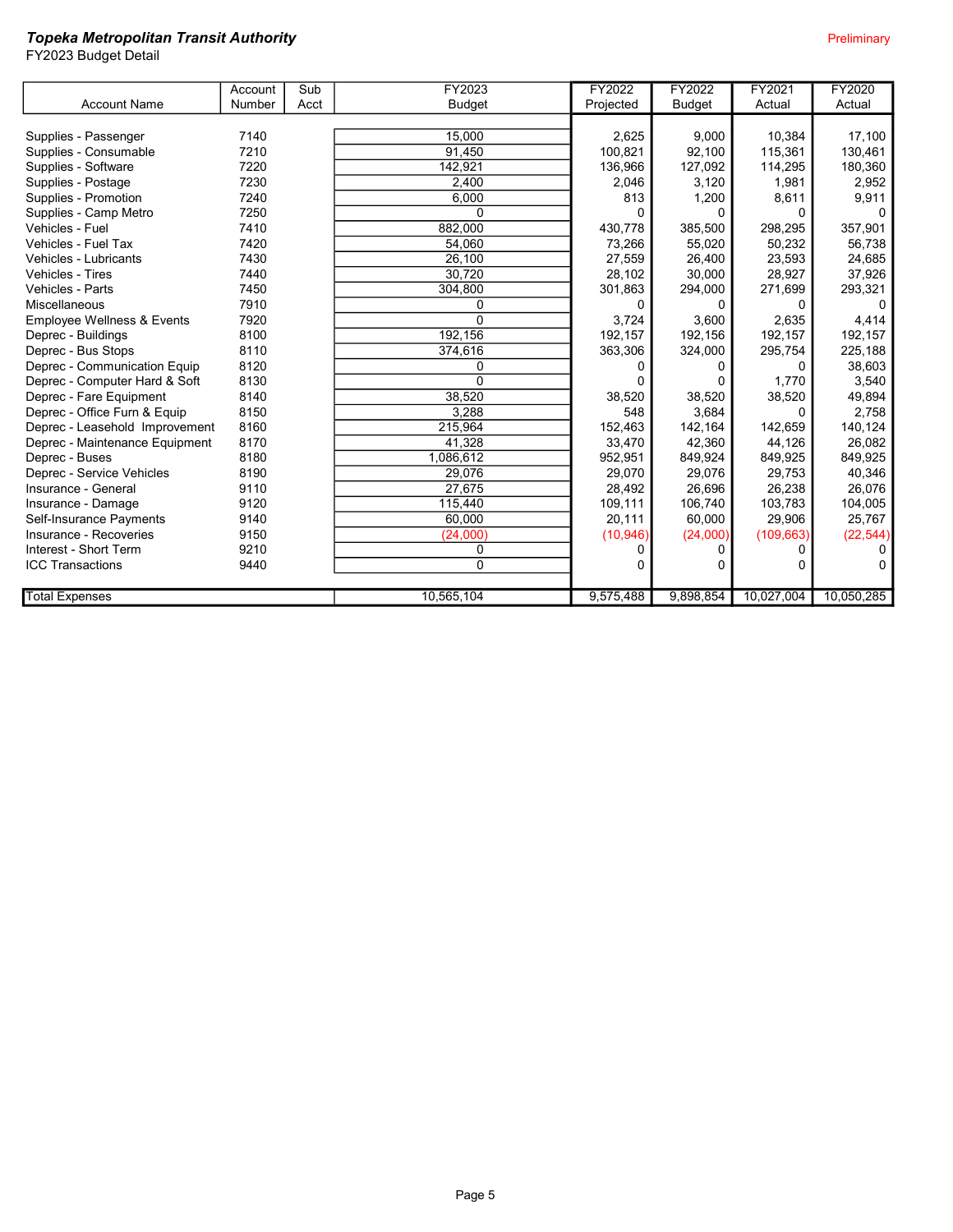|                                         | Account | Sub  | FY2023           | FY2022      | FY2022        | FY2021   | FY2020   |
|-----------------------------------------|---------|------|------------------|-------------|---------------|----------|----------|
| <b>Account Name</b>                     | Number  | Acct | <b>Budget</b>    | Projected   | <b>Budget</b> | Actual   | Actual   |
|                                         |         |      |                  |             |               |          |          |
| 110 - Administration - Executive        |         |      |                  |             |               |          |          |
|                                         |         |      |                  |             |               |          |          |
| Labor - Management                      | 5120    | 110  | 113,100          | 120,925     | 111,324       | 114,961  | 83,846   |
| Labor - Support Staff                   | 5130    | 110  | $\mathbf{0}$     | 28,854      | 43,644        | 34,281   | 29,015   |
| Labor - Other                           | 5190    | 110  | $\mathbf 0$      | 0           | 0             | $\Omega$ | $\Omega$ |
| Labor - Support Staff Overtime          | 5230    | 110  | $\mathbf 0$      | 59          | $\Omega$      | 103      | 374      |
| Payroll Tax - Federal                   | 5410    | 110  | 9,759            | 12,104      | 13,404        | 12,006   | 8,573    |
| Payroll Tax - Unemployment              | 5420    | 110  | 877              | 186         | 1,199         | 242      | 192      |
| Payroll Tax - KPERS                     | 5430    | 110  | 12,595           | 13,873      | 17,328        | 15,818   | 11,783   |
| Benefits - Medical Insurance            | 5510    | 110  | 22,056           | 25,028      | 26,664        | 10,810   | 3,691    |
| Benefits - Dental Insurance             | 5520    | 110  | 1.062            | 1,406       | 1,674         | 1,409    | 1,055    |
| Benefits - ST Disability                | 5545    | 110  | 324              | 522         | 800           | 771      | 386      |
| Benefits - Workers' Comp                | 5610    | 110  | $\overline{206}$ | 426         | 290           | 376      | 305      |
| Benefits - Holiday Leave                | 5730    | 110  | 3,920            | 5,290       | 5,352         | 5,036    | 3,794    |
| Benefits - PTO                          | 5740    | 110  | 9,792            | 9,266       | 13,380        | 12,581   | 14,351   |
| Benefits - Other Paid Leave             | 5790    | 110  | 480              | 840         | 300           | 0        | 108      |
| Benefits - Early Retirement             | 5830    | 110  | $\mathbf{0}$     | $\Omega$    | 100,000       | $\Omega$ | $\Omega$ |
| Benefits - Other                        | 5990    | 110  | 300              | $\Omega$    | 1,200         | 8,042    | 400      |
| Lease - Office Equipment                | 6150    | 110  | 492              | 362         | 480           | 481      | 479      |
| Maintenance - Equipment                 | 6270    | 110  | 21,000           | 22,770      | 12,600        | 20,133   | 14,166   |
| Travel & Meetings                       | 6310    | 110  | 1,200            | 939         | 1,800         | 325      | 251      |
| <b>Board Expenses</b>                   | 6320    | 110  | 3,600            | 1,500       | 6,000         | 146      | 1,431    |
| <b>Board Fees</b>                       | 6330    | 110  | 6,400            | 5,360       | 6,400         | 6,200    | 7,520    |
| <b>Utilities</b>                        | 6410    | 110  | 33,900           | 31,988      | 35,750        | 81,586   | 31,214   |
| Telephone                               | 6420    | 110  | 11,400           | 11,325      | 11,400        | 10,823   | 11,528   |
| Prof Fees - Medical                     | 6510    | 110  | $\mathbf 0$      | $\mathbf 0$ | 0             | 0        | 100      |
| Prof Fees - Employment                  | 6530    | 110  | $\overline{0}$   | 149         | $\Omega$      | $\Omega$ | 390      |
| Prof Fees - Other                       | 6590    | 110  | 18,000           | 18,003      | 21,300        | 19,379   | 25.283   |
| <b>Security Services</b>                | 6910    | 110  | 9.600            | 6,020       | 10,200        | 5,188    | 9,636    |
| Dues & Subscriptions                    | 6950    | 110  | 6,000            | 6,276       | 7,800         | 3,539    | 5,428    |
| Supplies - Equipment                    | 7120    | 110  | 1,200            | 1,500       | 6,000         | $\Omega$ | 11,242   |
| Supplies - Consumable                   | 7210    | 110  | 9,000            | 9.814       | 9,000         | 7,812    | 8,276    |
| Supplies - Software                     | 7220    | 110  | $\Omega$         | 1,164       | 0             | 204      | 24       |
| Supplies - Postage                      | 7230    | 110  | 600              | 420         | 1,200         | 926      | 1,276    |
| Employee Wellness & Events              | 7920    | 110  | $\Omega$         | 3,724       | 3,600         | 2,635    | 4,414    |
| Insurance - General                     | 9110    | 110  | 17,496           | 17,494      | 18,384        | 17,716   | 18,126   |
| <b>ICC Transactions</b>                 | 9400    | 110  | $\Omega$         | 0           | $\Omega$      | $\Omega$ | $\Omega$ |
|                                         |         |      |                  |             |               |          |          |
| <b>Total Administration - Executive</b> |         |      | 314.359          | 357.586     | 488.473       | 393,528  | 308,655  |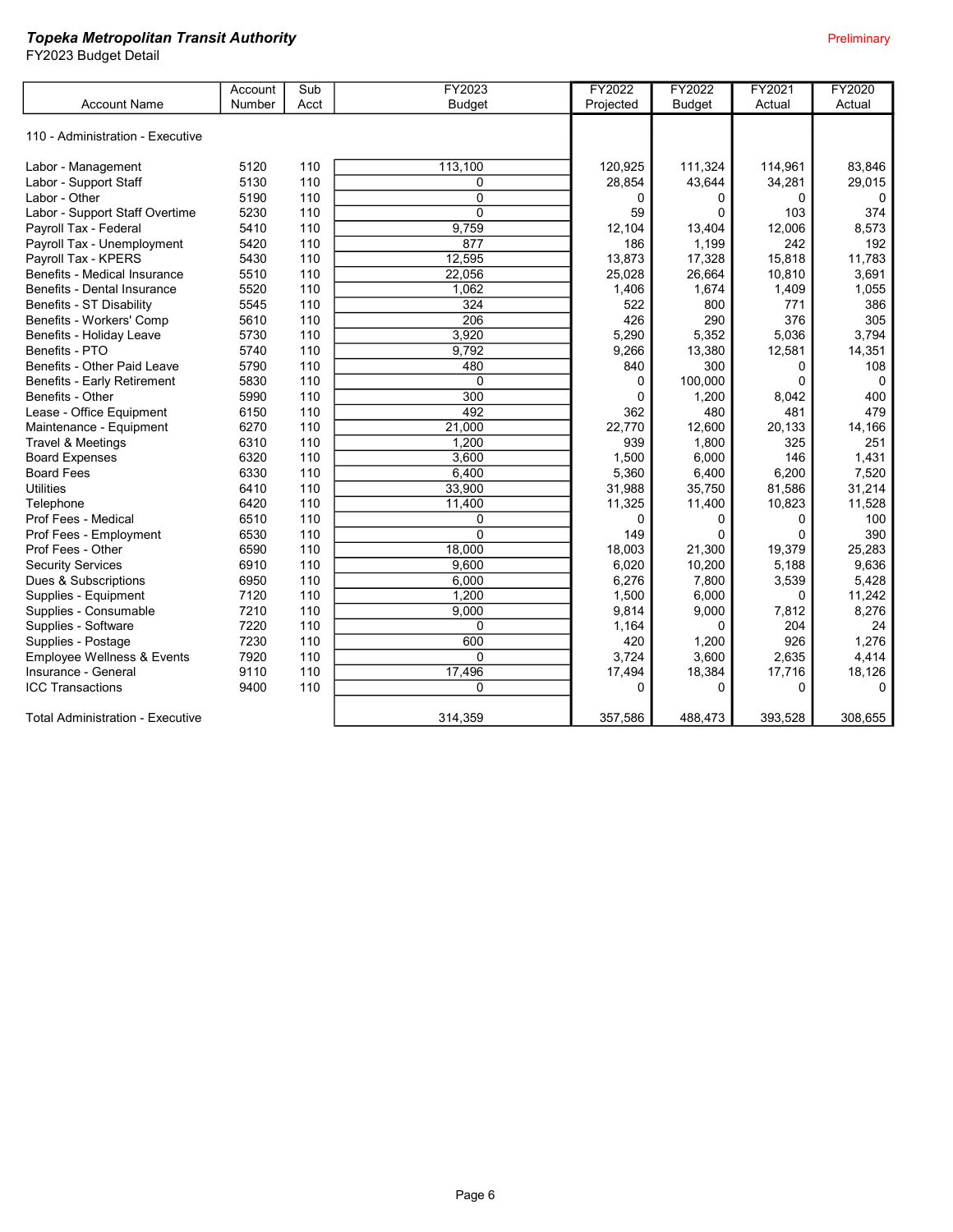|                               | Account | Sub  | FY2023        | FY2022    | FY2022        | FY2021  | FY2020       |
|-------------------------------|---------|------|---------------|-----------|---------------|---------|--------------|
| <b>Account Name</b>           | Number  | Acct | <b>Budget</b> | Projected | <b>Budget</b> | Actual  | Actual       |
| 120 - Administration - Fiscal |         |      |               |           |               |         |              |
| Labor - Management            | 5120    | 120  | 64.752        | 47,372    | 73,428        | 69,510  | 69,473       |
| Labor - Support Staff         | 5130    | 120  | 55,104        | 65,469    | 97,812        | 96,388  | 92,630       |
| Labor - Other                 | 5190    | 120  | 0             | 0         | 0             | 0       | $\Omega$     |
| Labor - Support O/T           | 5230    | 120  | $\Omega$      | 2.182     | $\Omega$      | 7,643   | 5,383        |
| Payroll Tax - Federal         | 5410    | 120  | 10,714        | 10,178    | 14,777        | 14,901  | 13,509       |
| Payroll Tax - Unemployment    | 5420    | 120  | 983           | 140       | 1,328         | 302     | 280          |
| Payroll Tax - KPERS           | 5430    | 120  | 13,827        | 11,466    | 19,107        | 19,260  | 18,061       |
| Benefits - Medical Insurance  | 5510    | 120  | 31,758        | 26,877    | 34,044        | 29,584  | 27,199       |
| Benefits - Dental Insurance   | 5520    | 120  | 1,470         | 1,372     | 1,854         | 1,721   | 1,488        |
| Benefits - ST Disability      | 5545    | 120  | 532           | 545       | 1,020         | 1.040   | 1,004        |
| Benefits - Workers' Comp      | 5610    | 120  | 227           | 391       | 314           | 456     | 436          |
| Benefits - Holiday Leave      | 5730    | 120  | 4,288         | 4,235     | 5,928         | 5,509   | 5,145        |
| Benefits - PTO                | 5740    | 120  | 14.728        | 18,333    | 14,820        | 16,865  | 16,237       |
| Benefits - Other Paid Leave   | 5790    | 120  | 600           | 374       | 600           | O       | 361          |
| Benefits - Other              | 5990    | 120  | 600           | 2,300     | 600           | 10,500  | 0            |
| Travel & Meetings             | 6310    | 120  | 1,200         | 563       | 1,200         | 0       | 45           |
| Prof Fees - Employment        | 6530    | 120  | $\Omega$      | $\Omega$  | $\Omega$      | 0       | $\Omega$     |
| Prof Fees - Audit             | 6550    | 120  | 15,700        | 15,775    | 15,775        | 15,675  | 16,025       |
| Prof Fees - Other             | 6590    | 120  | 8.750         | 63,487    | 3,750         | 5,708   | 2,469        |
| Advertising                   | 6920    | 120  | 1,200         | 851       | 1,200         | 687     | 2,049        |
| Dues & Subscriptions          | 6950    | 120  | 725           | 426       | 480           | 447     | 379          |
| <b>Bank Services</b>          | 6960    | 120  | 3,000         | 2,526     | 4,800         | 1,962   | 4,295        |
| <b>Bad Debts</b>              | 6970    | 120  | $\Omega$      | 0         | 0             | 0       | 9            |
| Supplies - Equipment          | 7120    | 120  | 600           | 200       | 2,400         | 0       | $\mathbf{0}$ |
| Supplies - Consumable         | 7210    | 120  | 600           | 259       | 600           | 0       | 310          |
| Supplies - Software           | 7220    | 120  | 15.720        | 14,229    | 15.720        | 13.736  | 11.708       |
| Insurance - General           | 9110    | 120  | 2,340         | 1,050     | 1,056         | 1,050   | 1,050        |
| Interest - Short Term         | 9210    | 120  | 0             | $\Omega$  | 0             | O       | $\Omega$     |
| Total Administration - Fiscal |         |      | 249,418       | 290,600   | 312,613       | 312,942 | 289,545      |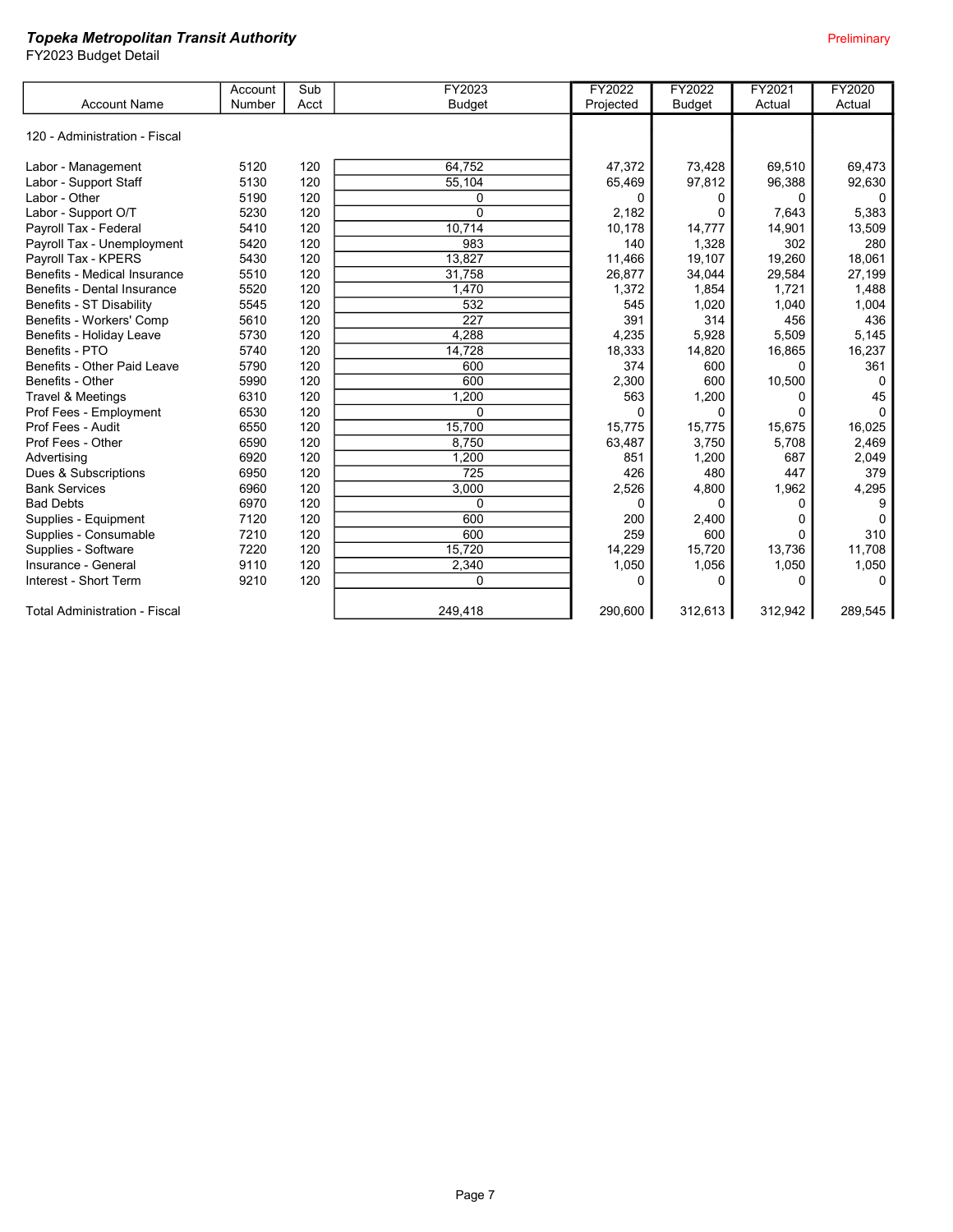FY2023 Budget Detail

|                                               | Account | Sub  | FY2023        | FY2022    | FY2022        | FY2021   | FY2020   |
|-----------------------------------------------|---------|------|---------------|-----------|---------------|----------|----------|
| <b>Account Name</b>                           | Number  | Acct | <b>Budget</b> | Projected | <b>Budget</b> | Actual   | Actual   |
|                                               |         |      |               |           |               |          |          |
| 130- Administration - Human Resources         |         |      |               |           |               |          |          |
|                                               |         |      |               |           |               |          |          |
| Labor - Management                            | 5120    | 130  | 59,724        | 54,764    | 59,148        | 58,535   | 56,689   |
| Labor - Other                                 | 5190    | 130  | $\Omega$      | 0         |               | 0        |          |
| Payroll Tax - Federal                         | 5410    | 130  | 5,236         | 4,962     | 6,243         | 5,095    | 4,648    |
| Payroll Tax - Unemployment                    | 5420    | 130  | 471           | 69        | 562           | 101      | 94       |
| Payroll Tax - KPERS                           | 5430    | 130  | 6,759         | 5,782     | 8,072         | 6,580    | 6,249    |
| Benefits - Medical Insurance                  | 5510    | 130  | 9,636         | 8,351     | 8,316         | 7,137    | 6,104    |
| Benefits - Dental Insurance                   | 5520    | 130  | 414           | 384       | 414           | 384      | 339      |
| Benefits - ST Disability                      | 5545    | 130  | 284           | 346       | 410           | 401      | 404      |
| Benefits - Wellness Care                      | 5550    | 130  | 10,000        | $\Omega$  | 2,400         | 900      | 1,425    |
| Benefits - Workers' Comp                      | 5610    | 130  | 112           | 161       | 135           | 153      | 155      |
| Benefits - Holiday Leave                      | 5730    | 130  | 2,072         | 2,188     | 2,048         | 1,985    | 1,919    |
| Benefits - PTO                                | 5740    | 130  | 5,172         | 10,905    | 5,124         | 7,651    | 7,942    |
| Benefits - Other Paid Leave                   | 5790    | 130  | 300           | 0         | 300           | 243      | O        |
| Benefits - Other                              | 5990    | 130  | 1.200         |           | 15,000        | 3,500    | $\Omega$ |
| <b>Travel &amp; Meetings</b>                  | 6310    | 130  | 1.200         | 0         | 0             | 0        | 255      |
| Prof Fees - Medical                           | 6510    | 130  | 2,400         | 60        | 0             | 45       |          |
| Prof Fees - Employment                        | 6530    | 130  | 2.000         | 969       | $\Omega$      | 0        |          |
| Prof Fees - Other                             | 6590    | 130  | 12,750        | 17,008    | 13,200        | 9.057    | 11,731   |
| Advertising                                   | 6920    | 130  | 15,000        | 16,875    | 9.000         | 8,829    | 8,564    |
| <b>Special Events</b>                         | 6930    | 130  | 20,000        | 0         | 2,400         | $\Omega$ | 934      |
| Licenses & Registrations                      | 6940    | 130  | 220           | 219       | $\Omega$      | 0        | $\Omega$ |
| Dues & Subscriptions                          | 6950    | 130  | 125           | 225       | 360           | 125      | 619      |
| Supplies - Equipment                          | 7120    | 130  | 300           | 303       | 0             | 0        | $\Omega$ |
| Supplies - Consumable                         | 7210    | 130  | 610           | 204       | 360           | 263      | 256      |
| Supplies - Software                           | 7220    | 130  | 204           | 342       | 204           | 204      | 193      |
| <b>Total Administration - Human Resources</b> |         |      | 156,189       | 124,115   | 133,696       | 111,188  | 108,520  |

Page 8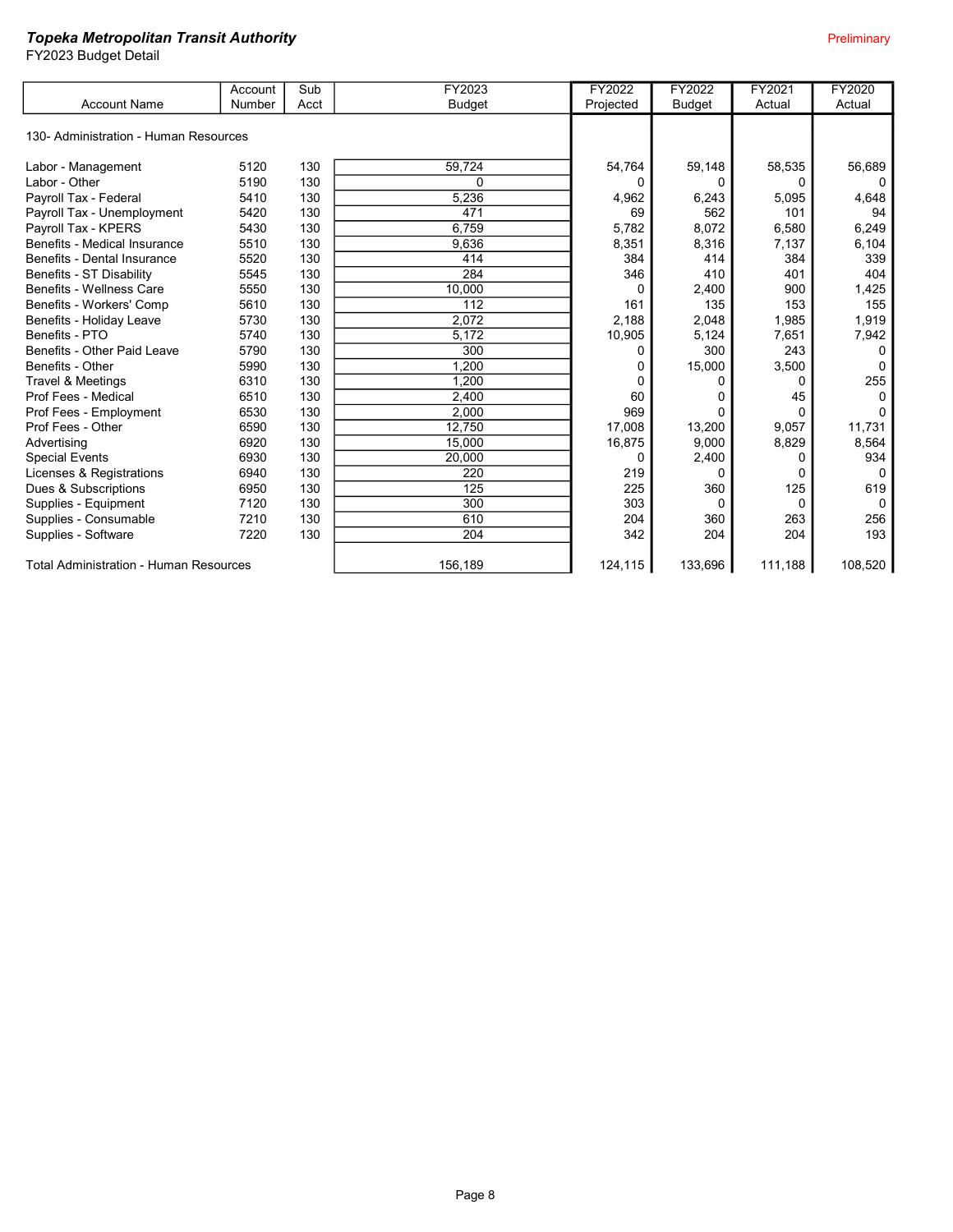FY2023 Budget Detail

|                                                      | Account | Sub  | FY2023        | FY2022    | FY2022        | FY2021  | <b>FY2020</b> |
|------------------------------------------------------|---------|------|---------------|-----------|---------------|---------|---------------|
| <b>Account Name</b>                                  | Number  | Acct | <b>Budget</b> | Projected | <b>Budget</b> | Actual  | Actual        |
|                                                      |         |      |               |           |               |         |               |
| 140 - Administration - Information Technology        |         |      |               |           |               |         |               |
|                                                      |         |      |               |           |               |         |               |
| Labor - Management                                   | 5120    | 140  | 68,424        | 66,730    | 67,524        | 69,881  | 68,517        |
| Labor - Other                                        | 5190    | 140  | $\Omega$      |           | 0             | 0       |               |
| Payroll Tax - Federal                                | 5410    | 140  | 5,965         | 5,397     | 5,889         | 5,712   | 5,272         |
| Payroll Tax - Unemployment                           | 5420    | 140  | 535           | 75        | 526           | 116     | 109           |
| Payroll Tax - KPERS                                  | 5430    | 140  | 7,697         | 6,628     | 7,612         | 7,491   | 7,210         |
| Benefits - Medical Insurance                         | 5510    | 140  | 14,112        | 11,776    | 11,790        | 10,096  | 8,615         |
| Benefits - Dental Insurance                          | 5520    | 140  | 666           | 611       | 648           | 601     | 510           |
| Benefits - ST Disability                             | 5545    | 140  | 280           | 340       | 490           | 394     | 372           |
| Benefits - Workers' Comp                             | 5610    | 140  | 130           | 190       | 124           | 185     | 197           |
| Benefits - Holiday Leave                             | 5730    | 140  | 2,368         | 2,435     | 2,352         | 2,275   | 2,197         |
| Benefits - PTO                                       | 5740    | 140  | 5,928         | 6,088     | 5,868         | 5,958   | 5,534         |
| Benefits - Other Paid Leave                          | 5790    | 140  | 360           |           | 600           | 0       | 0             |
| Benefits - Other                                     | 5990    | 140  | 900           | 900       | 600           | 4,100   | 550           |
| Maintenance - Equipment                              | 6270    | 140  | 600           | 452       |               | 0       |               |
| Prof Fees - Other                                    | 6590    | 140  | 6,000         | 1,443     | 4,400         | 4,776   | 3,439         |
| Licenses & Registrations                             | 6940    | 140  | 1.500         | 1,429     | 6,000         | 3,018   | 1,023         |
| Dues & Subscriptions                                 | 6950    | 140  | 5,400         | 5,368     | 4,800         | 6,378   | 4,414         |
| Supplies - Equipment                                 | 7120    | 140  | 12,000        | 7,411     | 3,000         | 565     | 9,580         |
| Supplies - Consumable                                | 7210    | 140  | 3,600         | 1,325     | 2,400         | 2,627   | 2,168         |
| Supplies - Software                                  | 7220    | 140  | 600           | 400       | 1,200         | 80      | 847           |
| Insurance - General                                  | 9110    | 140  | 4,128         | 4,207     | 3,684         | 3,975   | 3,673         |
|                                                      |         |      |               |           |               |         |               |
| <b>Total Administration - Information Technology</b> |         |      | 141,193       | 123,205   | 129,507       | 128,226 | 124,226       |

Page 9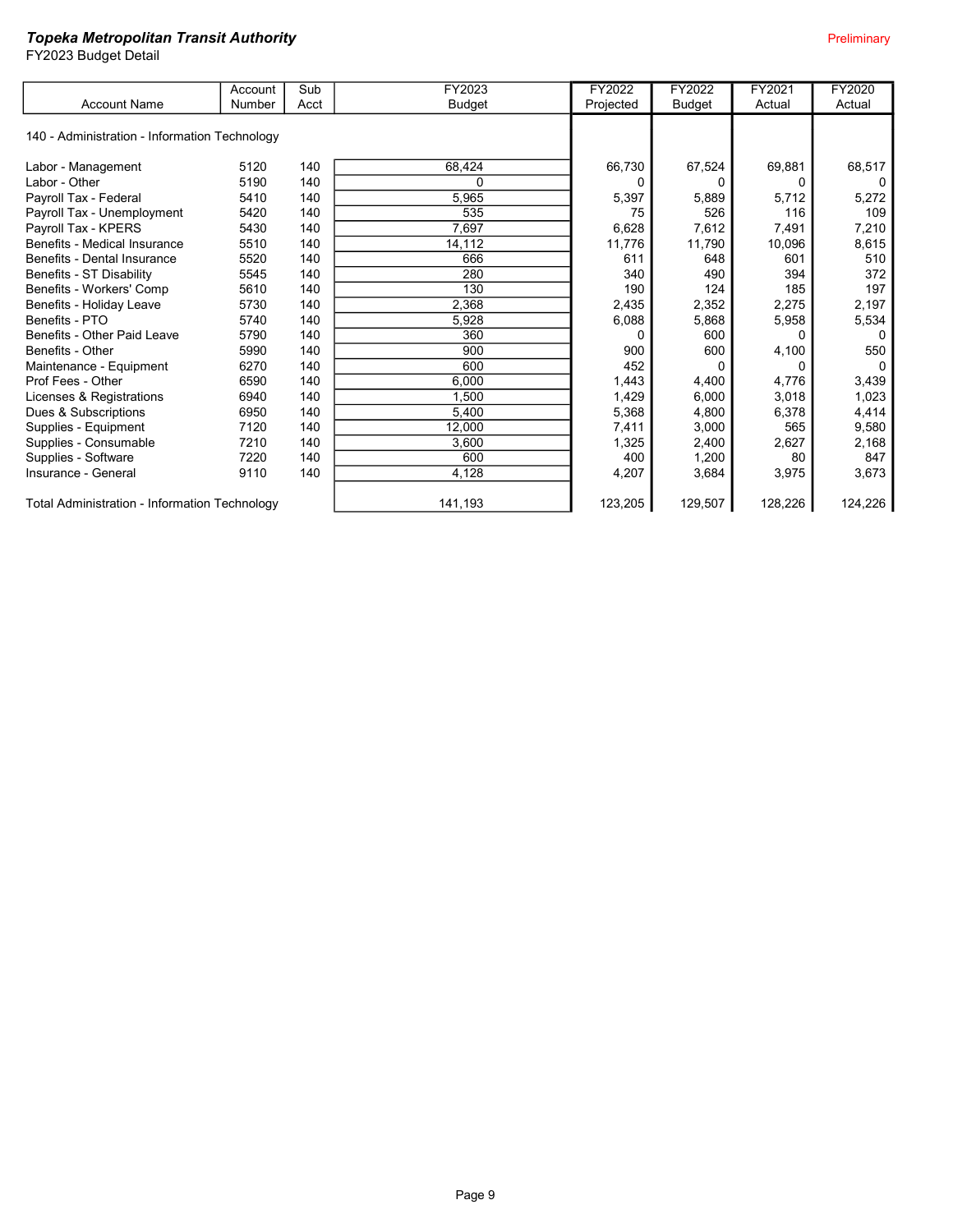|                              | Account | Sub  | FY2023        | FY2022    | FY2022        | FY2021   | FY2020   |
|------------------------------|---------|------|---------------|-----------|---------------|----------|----------|
| <b>Account Name</b>          | Number  | Acct | <b>Budget</b> | Projected | <b>Budget</b> | Actual   | Actual   |
| 150 - Administration - Legal |         |      |               |           |               |          |          |
| Labor - Management           | 5120    | 150  | 71,040        | 70,179    | 72,816        | 75,328   | 74,325   |
| Labor - Other                | 5190    | 150  | 0             |           |               | 0        |          |
| Payroll Tax - Federal        | 5410    | 150  | 6,405         | 6,666     | 6,549         | 6,882    | 6,318    |
| Payroll Tax - Unemployment   | 5420    | 150  | 590           | 87        | 601           | 131      | 126      |
| Payroll Tax - KPERS          | 5430    | 150  | 8,267         | 7,170     | 8,467         | 8,077    | 7,776    |
| Benefits - Medical Insurance | 5510    | 150  | 8,526         | 7,199     | 7,266         | 6,649    | 6,104    |
| Benefits - Dental Insurance  | 5520    | 150  | 414           | 384       | 414           | 384      | 339      |
| Benefits - ST Disability     | 5545    | 150  | 324           | 398       | 490           | 473      | 473      |
| Benefits - Workers' Comp     | 5610    | 150  | 136           | 216       | 141           | 201      | 204      |
| Benefits - Holiday Leave     | 5730    | 150  | 2,568         | 2,711     | 2,624         | 2,151    | 2,666    |
| Benefits - PTO               | 5740    | 150  | 9,420         | 8,521     | 9,564         | 8,400    | 7,751    |
| Benefits - Other Paid Leave  | 5790    | 150  | 360           | 100       | 300           | $\Omega$ |          |
| Benefits - Other             | 5990    | 150  | 360           | 100       | 300           | 3,500    |          |
| Travel & Meetings            | 6310    | 150  | .200          | 410       | 720           | 80       | 610      |
| Prof Fees - Legal            | 6540    | 150  | ,500          | 800       | 3,000         | 518      | 203      |
| Prof Fees - Other            | 6590    | 150  | ,200          | 400       | 1,200         | 1,020    | $\Omega$ |
| Licenses & Registrations     | 6940    | 150  | 360           | 80        | 180           | 225      |          |
| Dues & Subscriptions         | 6950    | 150  | 170           | 250       | 360           | 170      | 170      |
| Supplies - Equipment         | 7120    | 150  | 300           | 600       | 1,200         | 0        | 629      |
| Supplies - Consumable        | 7210    | 150  | 240           | 243       | 240           | 34       | 300      |
| Self Insurance Payments      | 9140    | 150  | 60,000        | 20,111    | 60,000        | 29,906   | 25,767   |
| Total Administration - Legal |         |      | 173,380       | 126,626   | 176,432       | 144,128  | 133,760  |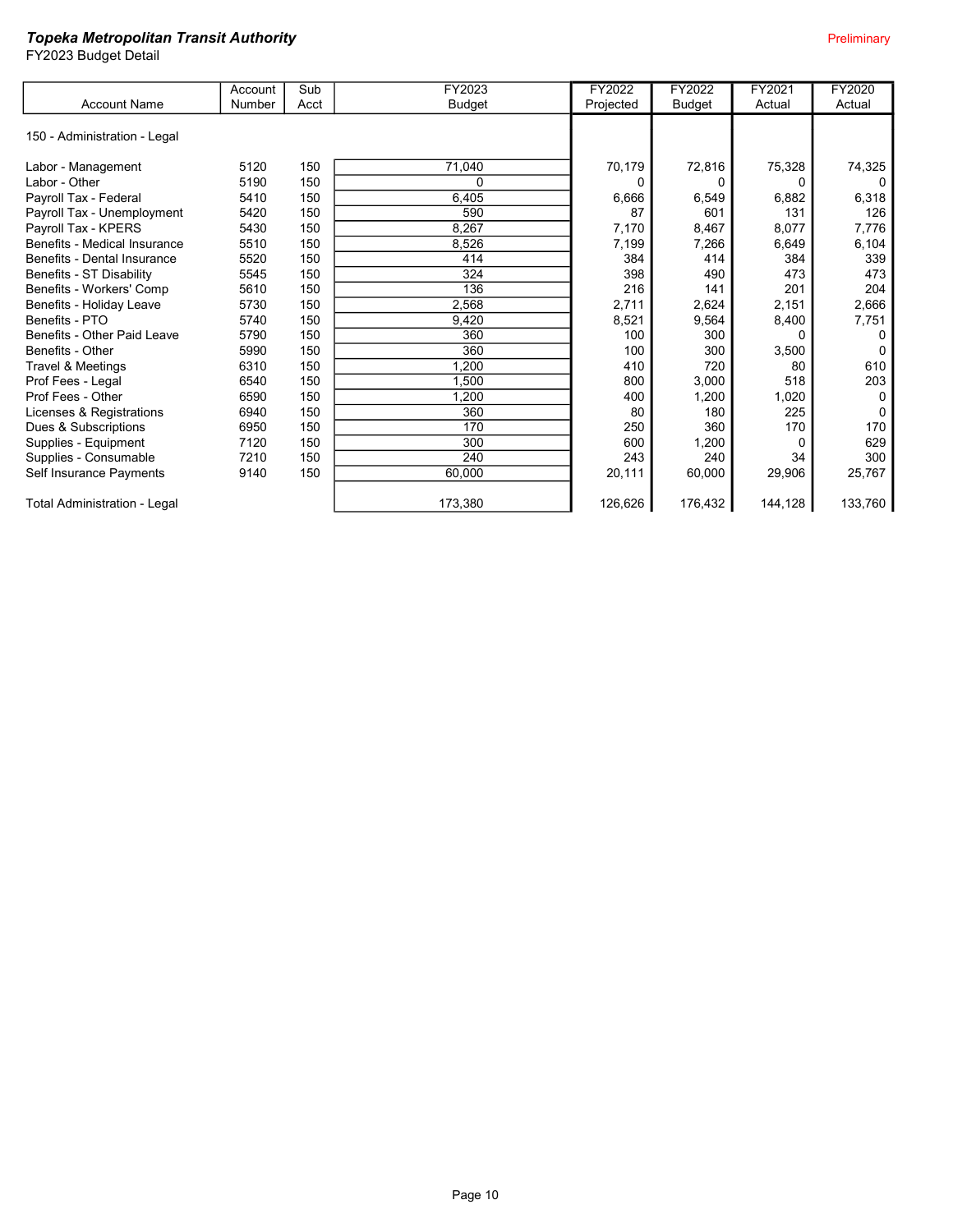|                                        | Account | Sub  | FY2023        | FY2022    | FY2022    | FY2021    | <b>FY2020</b> |
|----------------------------------------|---------|------|---------------|-----------|-----------|-----------|---------------|
| <b>Account Name</b>                    | Number  | Acct | <b>Budget</b> | Projected | Budget    | Actual    | Actual        |
| 160 - Administration - Covid-19        |         |      |               |           |           |           |               |
|                                        |         |      |               |           |           |           |               |
| Labor - Operatiors                     | 5110    | 160  | 0             |           | 0         | 22,356    | 7,829         |
| Labor - Management                     | 5120    | 160  | 0             |           |           | 473       |               |
| Labor - Support Staff                  | 5130    | 160  | 0             |           |           | 8,068     | 3,686         |
| Labor - Mechanics                      | 5140    | 160  | 0             |           |           | 3,044     |               |
| Labor - Service Techs                  | 5150    | 160  | 0             |           |           | 3,225     |               |
| Labor - Custodian                      | 5160    | 160  | 0             |           |           | 3,335     |               |
| Payroll Tax - Medicare                 | 5410    | 160  | 0             |           |           | 587       | 162           |
| Benefits - Medical Insurance           | 5510    | 160  | 0             |           |           | 6,899     | 3,628         |
| Benefits - Dental Insurance            | 5520    | 160  | 0             |           |           | 445       | 234           |
| Maintenance - Equipment                | 6270    | 160  | 0             |           |           | 978       |               |
| Professional Fees - Other              | 6590    | 160  | 0             | 364       |           | 38,811    | 5,469         |
| <b>Security Services</b>               | 6910    | 160  | 0             |           |           | 8,225     |               |
| Supplies - Equipment                   | 7120    | 160  | 0             |           |           | 11,965    | 24,652        |
| Supplies - Safety                      | 7130    | 160  | 0             | 1,178     |           |           | 59            |
| Supplies - Passenger                   | 7140    | 160  | 0             | 1,140     |           | 2,174     | 1,625         |
| Supplies - Consumable                  | 7210    | 160  | 0             |           |           | 24,941    | 21,378        |
| Supplies - Software                    | 7220    | 160  | $\Omega$      |           |           | 216       |               |
| Supplies - Promotion                   | 7240    | 160  | $\Omega$      |           | 0         | 170       |               |
| <b>Total Administration - Covid-19</b> |         |      | 0             | 2,682     | 0         | 135,911   | 68,722        |
|                                        |         |      |               |           |           |           |               |
| <b>Total Administration</b>            |         |      | 1,034,539     | 1,024,814 | 1,240,721 | 1,225,923 | 1,033,428     |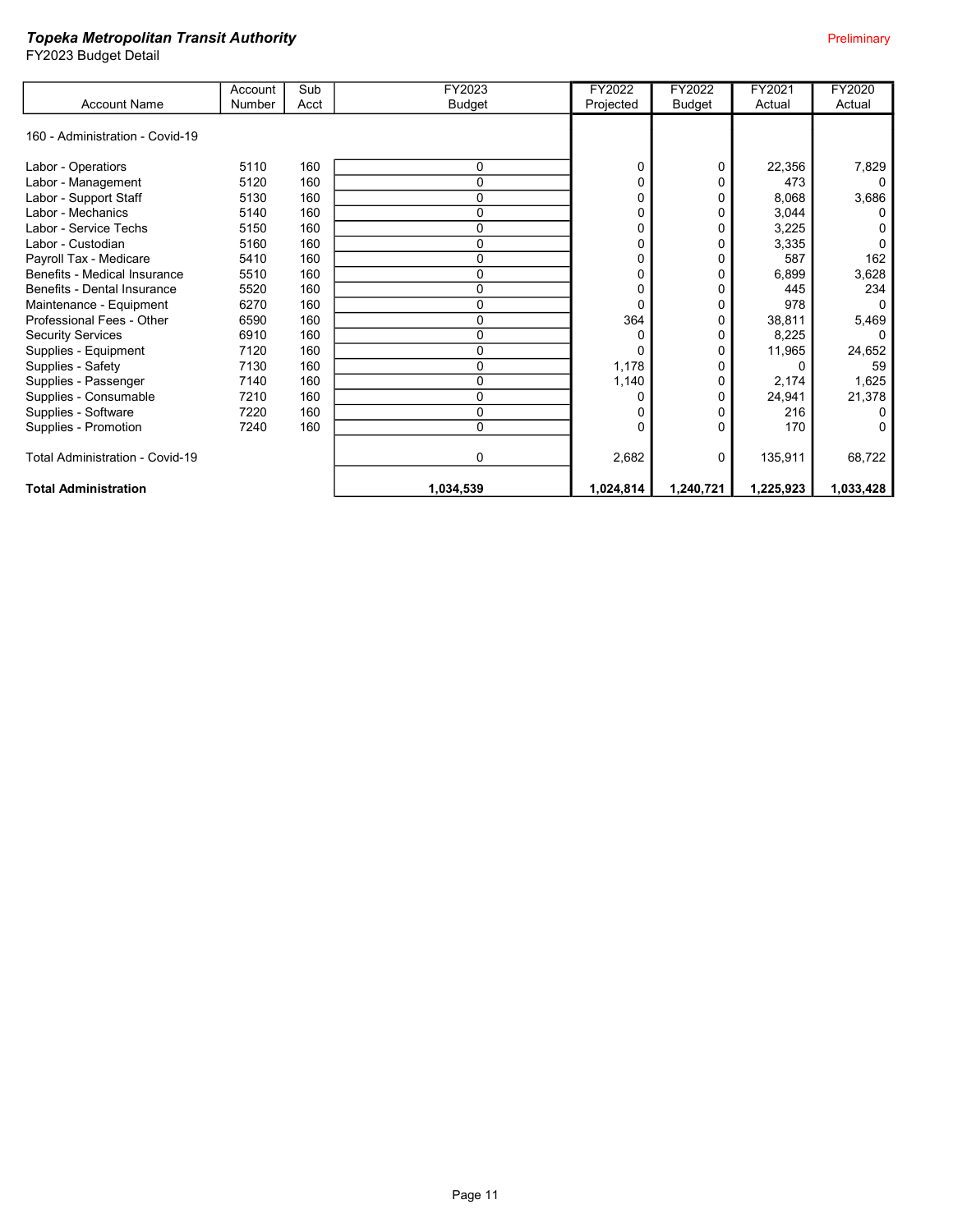|                                   | Account | Sub  | FY2023        | FY2022    | FY2022        | FY2021  | FY2020   |
|-----------------------------------|---------|------|---------------|-----------|---------------|---------|----------|
| <b>Account Name</b>               | Number  | Acct | <b>Budget</b> | Projected | <b>Budget</b> | Actual  | Actual   |
|                                   |         |      |               |           |               |         |          |
| 510 - Operations - General        |         |      |               |           |               |         |          |
|                                   |         |      |               |           |               |         |          |
| Labor - Management                | 5120    | 510  | 74,184        | 63,993    | 71,328        | 70.462  | 78.867   |
| Labor - Support Staff             | 5130    | 510  | 322,116       | 268,936   | 335,436       | 297,453 | 305,534  |
| Labor - Other                     | 5190    | 510  | $\Omega$      | 0         | 0             | 0       |          |
| Labor - Support Staff Overtime    | 5230    | 510  | 10.000        | 7,712     | 6,000         | 5,074   | 4,101    |
| Payroll Tax - Federal             | 5410    | 510  | 34,936        | 29,299    | 35,573        | 35,270  | 33,126   |
| Payroll Tax - Unemployment        | 5420    | 510  | 3,133         | 399       | 3,190         | 709     | 660      |
| Payroll Tax - KPERS               | 5430    | 510  | 45,073        | 33,400    | 45,984        | 42,579  | 41,838   |
| Benefits - Medical Insurance      | 5510    | 510  | 59,988        | 42,305    | 52,158        | 40,947  | 35,937   |
| Benefits - Dental Insurance       | 5520    | 510  | 3,150         | 2,612     | 3,282         | 2,414   | 2,286    |
| Benefits - ST Disability          | 5545    | 510  | 1,704         | 1,589     | 2,170         | 2,261   | 2,254    |
| Benefits - Workers' Comp          | 5610    | 510  | 750           | 1,026     | 762           | 1,026   | 1,065    |
| Benefits - Holiday Leave          | 5730    | 510  | 13,704        | 12,424    | 14,072        | 12,260  | 12,009   |
| Benefits - PTO                    | 5740    | 510  | 34,272        | 43,450    | 35,172        | 49,079  | 39,638   |
| Benefits - Other Paid Leave       | 5790    | 510  | 1,200         | 400       | 1,200         | 1,140   | 996      |
| Benefits - Other                  | 5990    | 510  | 1,200         | 1.100     | 1,800         | 30,725  | 2,400    |
| Maintenance - Equipment           | 6270    | 510  | 15,348        | 15,404    | 47,784        | 46,720  | 38,805   |
| Travel & Meetings                 | 6310    | 510  | 600           | 0         | $\Omega$      | 0       | $\Omega$ |
| Telephones                        | 6420    | 510  | 816           | 505       | 600           | 566     | 668      |
| Prof Fees - Medical               | 6510    | 510  | 1,800         | 1.807     | 1,200         | 1,466   | 1,607    |
| Prof Fees - Employment            | 6530    | 510  | 0             | 533       | 0             | 430     | 69       |
| <b>Charter Expense</b>            | 6640    | 510  | $\Omega$      | $\Omega$  | $\Omega$      | 0       | 742      |
| Licenses & Registrations          | 6940    | 510  | 214           | 184       | 300           | 104     | 100      |
| Dues & Subscriptions              | 6950    | 510  | 480           | 200       | 500           | 0       | $\Omega$ |
| Supplies - Equipment              | 7120    | 510  | 26,604        | 3,468     | $\Omega$      | 9,117   | 65,156   |
| Supplies - Safety                 | 7130    | 510  | 360           | 241       | ŋ             | 0       |          |
| Supplies - Consumable             | 7210    | 510  | 600           | 1,421     | 1.800         | 1.160   | 11.046   |
| Supplies - Software               | 7220    | 510  | $\Omega$      | 66,737    | 68,688        | 52,349  | 65,335   |
| Insurance - Damage                | 9120    | 510  | 9.660         | 8,699     | 7,584         | 5,087   | 8,719    |
| Insurance - Recoveries            | 9150    | 510  | 0             | 0         | 0             | O       | $\Omega$ |
|                                   |         |      |               |           |               |         |          |
| <b>Total Operations - General</b> |         |      | 661,892       | 607,843   | 736,583       | 708,397 | 752,957  |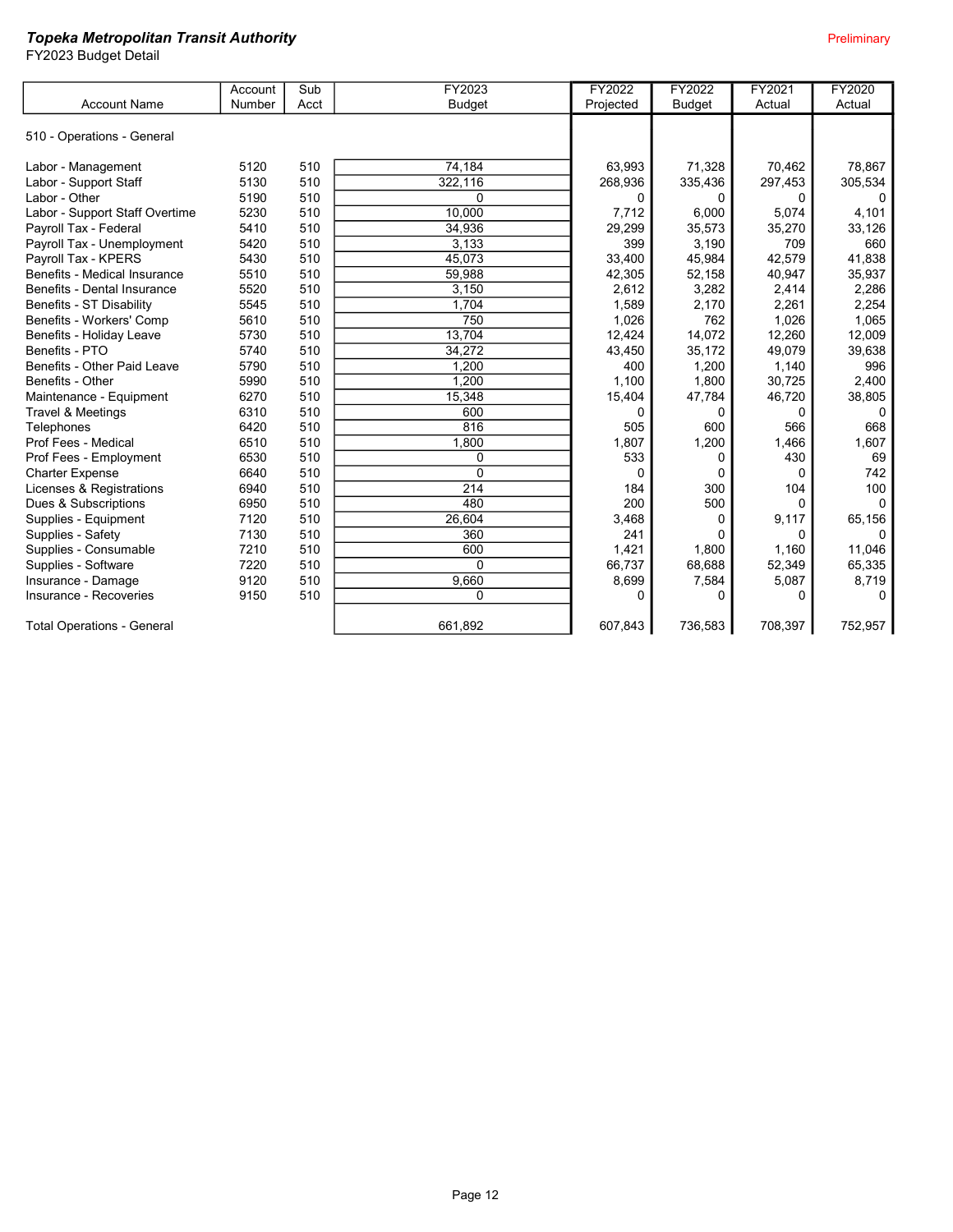|                                                    | Account | Sub  | FY2023        | FY2022    | FY2022        | FY2021   | <b>FY2020</b> |
|----------------------------------------------------|---------|------|---------------|-----------|---------------|----------|---------------|
| <b>Account Name</b>                                | Number  | Acct | <b>Budget</b> | Projected | <b>Budget</b> | Actual   | Actual        |
|                                                    |         |      |               |           |               |          |               |
| 520 - Operations - Strategic Community Involvement |         |      |               |           |               |          |               |
| Labor - Management                                 | 5120    | 520  | 54.036        | 52,008    | 54,058        | 53,748   | 51,958        |
| Labor - Support Staff                              | 5130    | 520  | 0             | 0         | 0             | 0        | 2,291         |
| Labor - Camp Metro                                 | 5135    | 520  | $\Omega$      | 0         | 0             | 0        | 1,594         |
| Labor - Support Staff O/T                          | 5230    | 520  | 0             | 0         | ŋ             | 0        |               |
| Labor - Camp Metro O/T                             | 5235    | 520  | $\Omega$      | 0         | 0             | $\Omega$ |               |
| Payroll Tax - Federal                              | 5410    | 520  | 4,698         | 4,293     | 4,718         | 4,571    | 4,494         |
| Payroll Tax - Unemployment                         | 5420    | 520  | 428           | 60        | 428           | 92       | 90            |
| Payroll Tax - KPERS                                | 5430    | 520  | 5,641         | 5,258     | 5,640         | 6,012    | 5,948         |
| Benefits - Medical Insurance                       | 5510    | 520  | 10,108        | 8,351     | 8,788         | 7,137    | 7,049         |
| Benefits - Dental Insurance                        | 5520    | 520  | 696           | 611       | 678           | 601      | 569           |
| Benefits - ST Disability                           | 5545    | 520  | 260           | 288       | 490           | 313      | 360           |
| Benefits - Workers' Comp                           | 5610    | 520  | 97            | 149       | 97            | 142      | 203           |
| Benefits - Holiday Leave                           | 5730    | 520  | 2,115         | 1,989     | 2,097         | 1.798    | 1.745         |
| Benefits - PTO                                     | 5740    | 520  | 4,704         | 5,084     | 4,656         | 4,483    | 2,548         |
| Benefits - Other Paid Leave                        | 5790    | 520  | 300           | 377       | 300           | 0        |               |
| Benefits - Other                                   | 5990    | 520  | 300           | 300       | 600           | 3,500    |               |
| Maintenance - Equipment                            | 6270    | 520  | 0             | 0         | 0             | 0        | 158           |
| Travel & Meetings                                  | 6310    | 520  | 1,200         | 40        | 0             | 0        | 200           |
| Telephone                                          | 6420    | 520  | 552           | 544       | 600           | 563      | 622           |
| Prof Fees - Employment                             | 6530    | 520  | 0             | $\Omega$  | <sup>0</sup>  | 5,157    | $\Omega$      |
| Prof Fees - Other                                  | 6590    | 520  | 5,076         | 5,661     | 5,700         | 0        | 4,724         |
| Advertising                                        | 6920    | 520  | 6.000         | 1,768     | $\Omega$      | 1,363    | 428           |
| Supplies - Equipment                               | 7120    | 520  | 1.500         | 600       | 1,500         | 1,399    | <sup>0</sup>  |
| Supplies - Passenger                               | 7140    | 520  | 15,000        | 1,485     | 9,000         | 8,210    | 15,475        |
| Supplies - Consumable                              | 7210    | 520  | 1,200         | 744       | 2,400         | 2,063    | 1,020         |
| Supplies - Software                                | 7220    | 520  | 3.120         | 2.783     | 3,120         | 2,721    | 3,107         |
| Supplies - Promotion                               | 7240    | 520  | 6,000         | 813       | 1,200         | 8,611    | 9,911         |
| Supplies - Camp Metro                              | 7250    | 520  | $\Omega$      | O         | O             | $\Omega$ | 0             |
| <b>Total Operations - SCI</b>                      |         |      | 123,031       | 93,206    | 106,070       | 112,485  | 114,496       |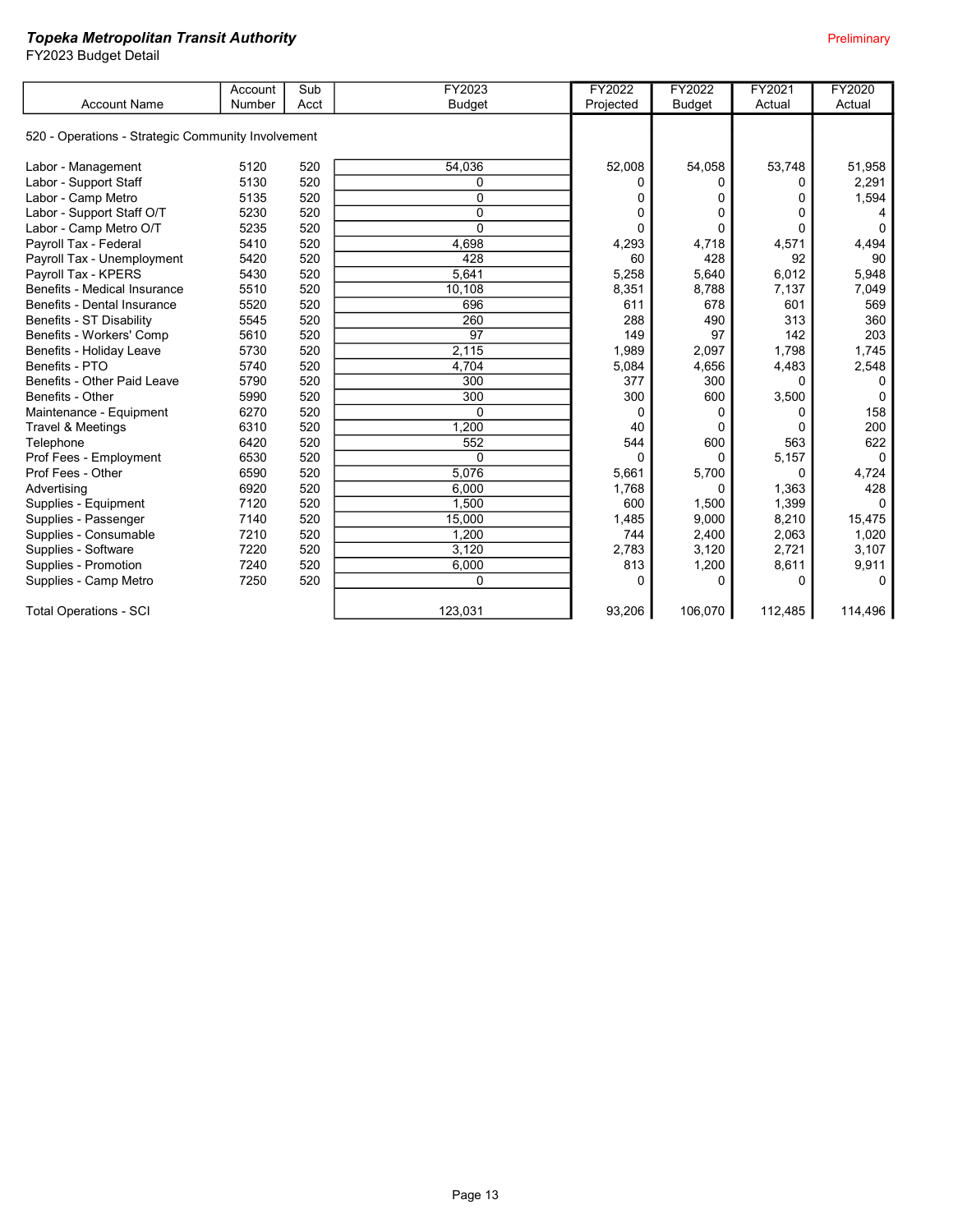|                                    | Account | Sub  | FY2023         | FY2022    | FY2022        | FY2021  | <b>FY2020</b> |
|------------------------------------|---------|------|----------------|-----------|---------------|---------|---------------|
| <b>Account Name</b>                | Number  | Acct | <b>Budget</b>  | Projected | <b>Budget</b> | Actual  | Actual        |
| 530 - Operations - Planning        |         |      |                |           |               |         |               |
| Labor - Management                 | 5120    | 530  | 64,032         | 59,798    | 64,776        | 46.496  | 60.848        |
| Labor - Support Staff              | 5130    | 530  | 0              |           |               | 39,136  | 73,239        |
| Labor - Other                      | 5190    | 530  | 0              |           |               | 0       | n             |
| Payroll Tax - Federal              | 5410    | 530  | 5.557          | 5,350     | 5,508         | 7,528   | 11,185        |
| Payroll Tax - Unemployment         | 5420    | 530  | 499            | 70        | 493           | 157     | 218           |
| Payroll Tax - KPERS                | 5430    | 530  | 7,176          | 6,198     | 7,117         | 9,258   | 13,511        |
| Benefits - Medical Insurance       | 5510    | 530  | 9,636          | 8,351     | 8,316         | 9,267   | 9,320         |
| Benefits - Dental Insurance        | 5520    | 530  | 414            | 384       | 414           | 512     | 496           |
| Benefits - ST Disability           | 5545    | 530  | 260            | 318       | 860           | 489     | 703           |
| Benefits - Workers' Comp           | 5610    | 530  | 118            | 267       | 118           | 325     | 373           |
| Benefits - Holiday Leave           | 5730    | 530  | 2,216          | 2,343     | 2,200         | 2,385   | 4,128         |
| Benefits - PTO                     | 5740    | 530  | 5,544          | 7,736     | 4,116         | 4,501   | 10,497        |
| Benefits - Other Paid Leave        | 5790    | 530  | 300            | 100       | 300           | 0       | 788           |
| Benefits - Other                   | 5990    | 530  | 600            | 600       | 600           | 4,100   | 600           |
| Travel & Meetings                  | 6310    | 530  | 2,040          | 0         | 0             | 0       | 675           |
| Telephone                          | 6420    | 530  | 192            | 173       | 192           | 215     | 333           |
| Prof Fees - Employment             | 6530    | 530  | 0              | 17        | 0             | 17      | 14            |
| Prof Fees - Planning               | 6570    | 530  | 0              | 35,093    | 15,000        | 10,813  | 21,524        |
| Advertising                        | 6920    | 530  | $\overline{0}$ |           |               | 470     | 1,045         |
| Licenses & Registrations           | 6940    | 530  | 0              |           |               |         |               |
| Dues & Subscriptions               | 6950    | 530  | 0              | 0         |               |         |               |
| Supplies - Equipment               | 7120    | 530  | 600            | 600       | 1,800         | 0       |               |
| Supplies - Consumable              | 7210    | 530  | 300            | 253       | 600           | 50      | 230           |
| Supplies - Software                | 7220    | 530  | 36.612         | 34,992    | 36,960        | 38,601  | 38,238        |
| <b>Total Operations - Planning</b> |         |      | 136,096        | 162,644   | 149,370       | 174,318 | 247,963       |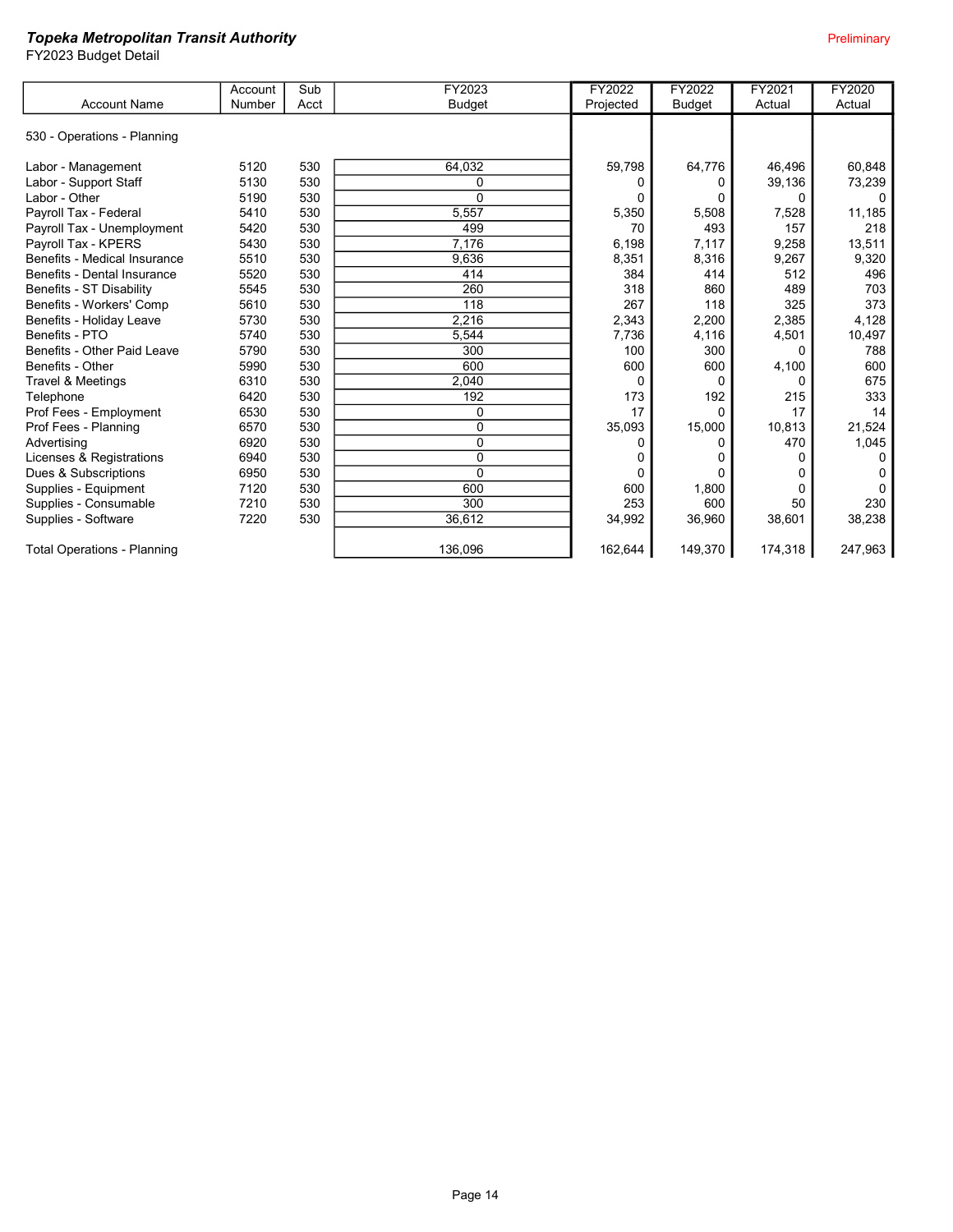|                                            | Account | Sub  | FY2023           | FY2022    | FY2022        | FY2021  | <b>FY2020</b> |
|--------------------------------------------|---------|------|------------------|-----------|---------------|---------|---------------|
| <b>Account Name</b>                        | Number  | Acct | <b>Budget</b>    | Projected | <b>Budget</b> | Actual  | Actual        |
|                                            |         |      |                  |           |               |         |               |
| 540 - Operations - Customer Service        |         |      |                  |           |               |         |               |
|                                            |         |      |                  |           |               |         |               |
| Labor - Support Staff                      | 5130    | 540  | 193.308          | 176,641   | 198,312       | 179,620 | 189,071       |
| Labor - Custodial                          | 5160    | 540  | 26.604           | 23,475    | 24,576        | 21,653  | 22,239        |
| Labor - Security                           | 5170    | 540  | 14,400           | 7,727     | 0             | 0       | 0             |
| Labor - Other                              | 5190    | 540  | 0                | 0         | 0             | 0       | $\Omega$      |
| Labor - Support Staff Overtime             | 5230    | 540  | 4,800            | 5,343     | 4,200         | 4,403   | 4,830         |
| Labor - Custodial Overtime                 | 5260    | 540  | $\overline{120}$ | 22        | 360           | 4       | 166           |
| Payroll Tax - Federal                      | 5410    | 540  | 20,172           | 18,127    | 19,511        | 19,352  | 18,287        |
| Payroll Tax - Unemployment                 | 5420    | 540  | 1,812            | 240       | 1,750         | 382     | 349           |
| Payroll Tax - KPERS                        | 5430    | 540  | 26,023           | 24,001    | 25,220        | 26,702  | 23,388        |
| Benefits - Medical Insurance               | 5510    | 540  | 75,120           | 65,945    | 56,286        | 48,547  | 38,474        |
| Benefits - Dental Insurance                | 5520    | 540  | 3,750            | 3,552     | 3,078         | 3,076   | 2,302         |
| <b>Benefits - ST Disability</b>            | 5545    | 540  | 860              | 1,524     | 1,400         | 1,307   | 1,238         |
| Benefits - Workers' Comp                   | 5610    | 540  | 647              | 3,620     | 417           | 2,498   | 653           |
| <b>Benefits - Vacation Leave</b>           | 5710    | 540  | 1,368            | 338       | 0             | 1,776   | 1,142         |
| <b>Benefits - Sick Leave</b>               | 5720    | 540  | $\overline{576}$ | $\Omega$  | $\Omega$      | 881     | 759           |
| Benefits - Holiday Leave                   | 5730    | 540  | 6,616            | 6,898     | 6,840         | 6,831   | 6,386         |
| Benefits - PTO                             | 5740    | 540  | 16,608           | 21,064    | 19,536        | 17,624  | 15,554        |
| Benefits - Other Paid Leave                | 5790    | 540  | 600              | 377       | 600           | 0       | 0             |
| Benefits - Tools                           | 5820    | 540  | $\frac{200}{ }$  | 200       | 200           | 100     | 100           |
| Benefits - Other                           | 5990    | 540  | 600              | 0         | 600           | 24,500  | 250           |
| Lease - Office Equipment                   | 6150    | 540  | 492              | 489       | 480           | 479     | 479           |
| Maintenance - Equipment                    | 6270    | 540  | 420              | 447       | 7,200         | 7,569   | 4,397         |
| <b>Utililties</b>                          | 6410    | 540  | 37,900           | 35,564    | 37,900        | 228     | 38,632        |
| Telephone                                  | 6420    | 540  | 10,800           | 10,804    | 10,500        | 10,517  | 10,197        |
| Prof Fees - Medical                        | 6510    | 540  | 480              | 611       | 420           | 414     | 420           |
| Prof Fees - Employment                     | 6530    | 540  | 120              | 278       | 0             | 0       | 14            |
| Prof Fees - Other                          | 6590    | 540  | 864              | 1,062     | 420           | 2,800   | 1,804         |
| <b>Security Services</b>                   | 6910    | 540  | 21,600           | 24,209    | 36.000        | 31,409  | 39,339        |
| <b>Bank Services</b>                       | 6960    | 540  | 12,000           | 10,749    | 14,400        | 8,135   | 12,258        |
| Supplies - Equipment                       | 7120    | 540  | 2,400            | 9,276     | 2,400         | 4,772   | 8,406         |
| Supplies - Safety                          | 7130    | 540  | 300              | 182       | 300           | 207     | 199           |
| Supplies - Consumable                      | 7210    | 540  | 3,600            | 6,446     | 3,300         | 4,281   | 4,052         |
| Supplies - Software                        | 7220    | 540  | $\Omega$         | 0         | $\Omega$      | 805     |               |
| Supplies - Postage                         | 7230    | 540  | 1,200            | 1,200     | 1,200         | 800     | 1,150         |
| Insurance - General                        | 9110    | 540  | 3.636            | 3,565     | 3,492         | 3,224   | 2,939         |
| <b>Total Operations - Customer Service</b> |         |      | 489.996          | 463,975   | 480.898       | 434,894 | 449,476       |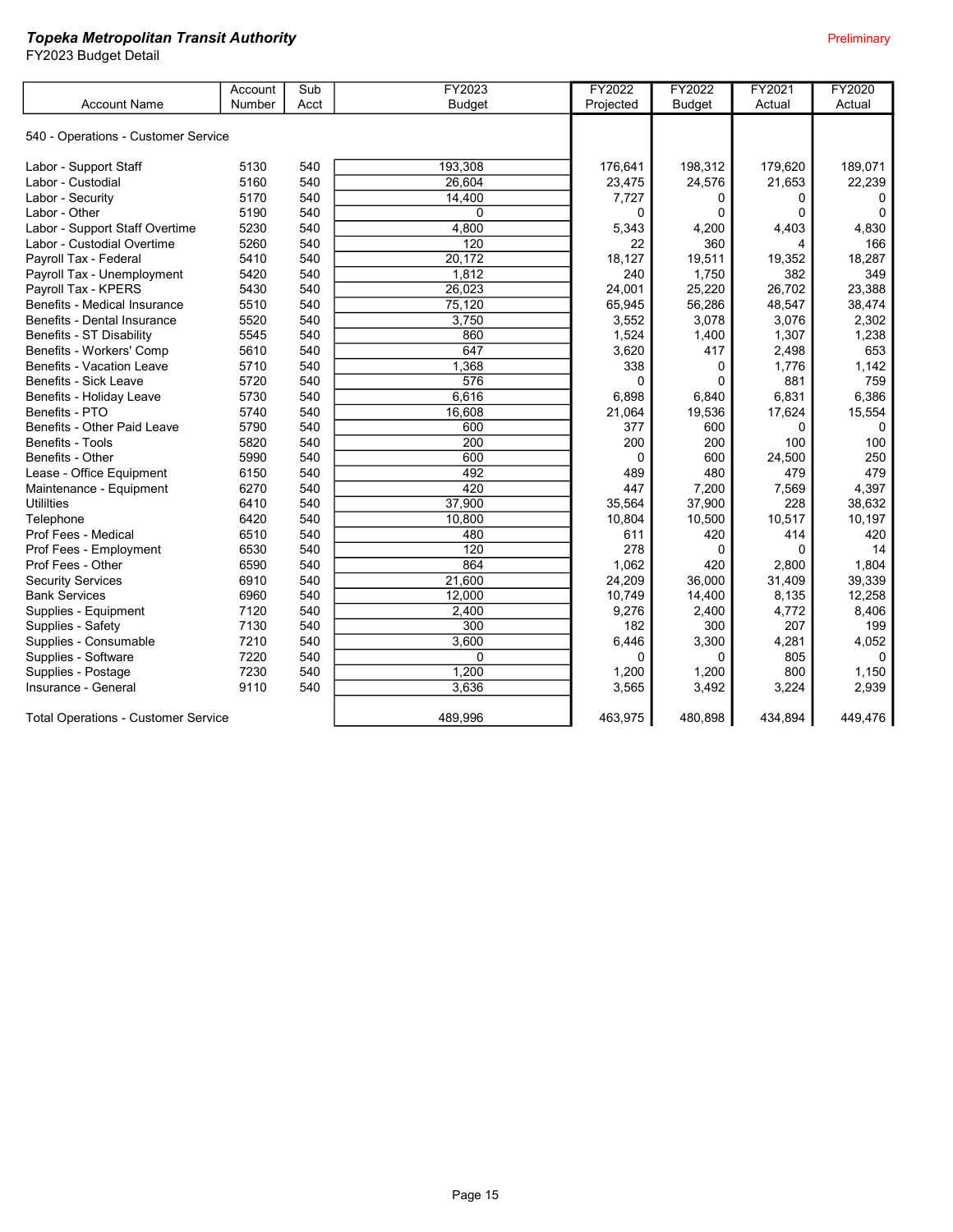|                                       | Account | Sub  | FY2023        | FY2022    | FY2022        | FY2021    | <b>FY2020</b> |
|---------------------------------------|---------|------|---------------|-----------|---------------|-----------|---------------|
| <b>Account Name</b>                   | Number  | Acct | <b>Budget</b> | Projected | <b>Budget</b> | Actual    | Actual        |
|                                       |         |      |               |           |               |           |               |
| 550 - Operations - Fixed Route        |         |      |               |           |               |           |               |
|                                       |         |      |               |           |               |           |               |
| Labor - Operators                     | 5110    | 550  | 1,367,460     | 1,237,616 | 1,345,128     | 1,299,346 | 1,306,535     |
| Labor - Other                         | 5190    | 550  | 6,372         | 2,062     | 13,272        | 9,182     | 42,560        |
| Labor - Operator Overtime             | 5210    | 550  | 88,428        | 181,911   | 88,500        | 146,003   | 76,215        |
| Payroll Tax - Federal                 | 5410    | 550  | 126,504       | 121,400   | 125,078       | 134,675   | 122,017       |
| Payroll Tax - Unemployment            | 5420    | 550  | 11,383        | 1,660     | 11,254        | 2,765     | 2,468         |
| Payroll Tax - KPERS                   | 5430    | 550  | 163,218       | 144,644   | 161,703       | 173,999   | 163,616       |
| Benefits - Medical Insurance          | 5510    | 550  | 366,204       | 290,668   | 345,438       | 265,818   | 258,234       |
| Benefits - Dental Insurance           | 5520    | 550  | 19,080        | 15,739    | 20,070        | 15,425    | 14,596        |
| Benefits - Workers' Comp              | 5610    | 550  | 89,506        | 81,559    | 88,598        | 79,036    | 83,107        |
| <b>Benefits - Vacation Leave</b>      | 5710    | 550  | 82,680        | 81,280    | 81,756        | 83,917    | 84,171        |
| Benefits - Sick Leave                 | 5720    | 550  | 61,212        | 70,150    | 60,528        | 61,086    | 59,881        |
| Benefits - Holiday Leave              | 5730    | 550  | 44,520        | 45,848    | 44,016        | 44,189    | 47,672        |
| Benefits - Other Paid Leave           | 5790    | 550  | 3,000         | 2,919     | 1,800         | 3,798     | 3,680         |
| Benefits - Uniforms                   | 5810    | 550  | 4,800         | 4,205     | 6,000         | 3,944     | 5,309         |
| Benefits - Other                      | 5990    | 550  | $\Omega$      | $\Omega$  | 0             | 144,200   | 1,800         |
| Maintenance - Equipment               | 6270    | 550  | 29,580        | 22,183    | 0             | 109       | 435           |
| <b>Bus Connectivity</b>               | 6420    | 550  | 18.612        | 13.724    | 16.116        | 16,230    | 9,426         |
| Prof Fees - Medical                   | 6510    | 550  | 10.200        | 10,274    | 9,000         | 9,310     | 7,904         |
| Prof Fees - Employment                | 6530    | 550  | 5,400         | 4,601     | 3,900         | 4,665     | 2,452         |
| <b>Flex Operating</b>                 | 6620    | 550  | 9,000         | 5,758     | 12,000        | 11,207    | 10,134        |
| <b>Charter Expense</b>                | 6640    | 550  | $\Omega$      | 1,553     | 0             | 0         | (742)         |
| Licenses & Registrations              | 6940    | 550  | 565           | 2,535     | 600           | 487       | 611           |
| Supplies - Consumable                 | 7210    | 550  | 12,000        | 19,594    | 12,000        | 15,639    | 12,334        |
| Supplies - Software                   | 7220    | 550  | 10,000        | 0         | 0             | $\Omega$  | $\Omega$      |
| Fuel                                  | 7410    | 550  | 780,000       | 375,542   | 342,000       | 270,443   | 310,476       |
| <b>Fuel Tax</b>                       | 7420    | 550  | 46,800        | 67,909    | 48,000        | 43,948    | 47,977        |
| Lubricants                            | 7430    | 550  | 24,000        | 23,742    | 24,000        | 22,179    | 21,343        |
| <b>Tires</b>                          | 7440    | 550  | 26,400        | 25,272    | 25,200        | 26,338    | 33,598        |
| Insurance - General                   | 9110    | 550  | 0             | 2,176     | 0             | 206       | 211           |
| Insurance - Damage                    | 9120    | 550  | 82,380        | 80,182    | 77,400        | 75,698    | 70,645        |
| <b>Total Operations - Fixed Route</b> |         |      | 3.489.304     | 2.936.705 | 2,963,357     | 2,963,845 | 2,798,666     |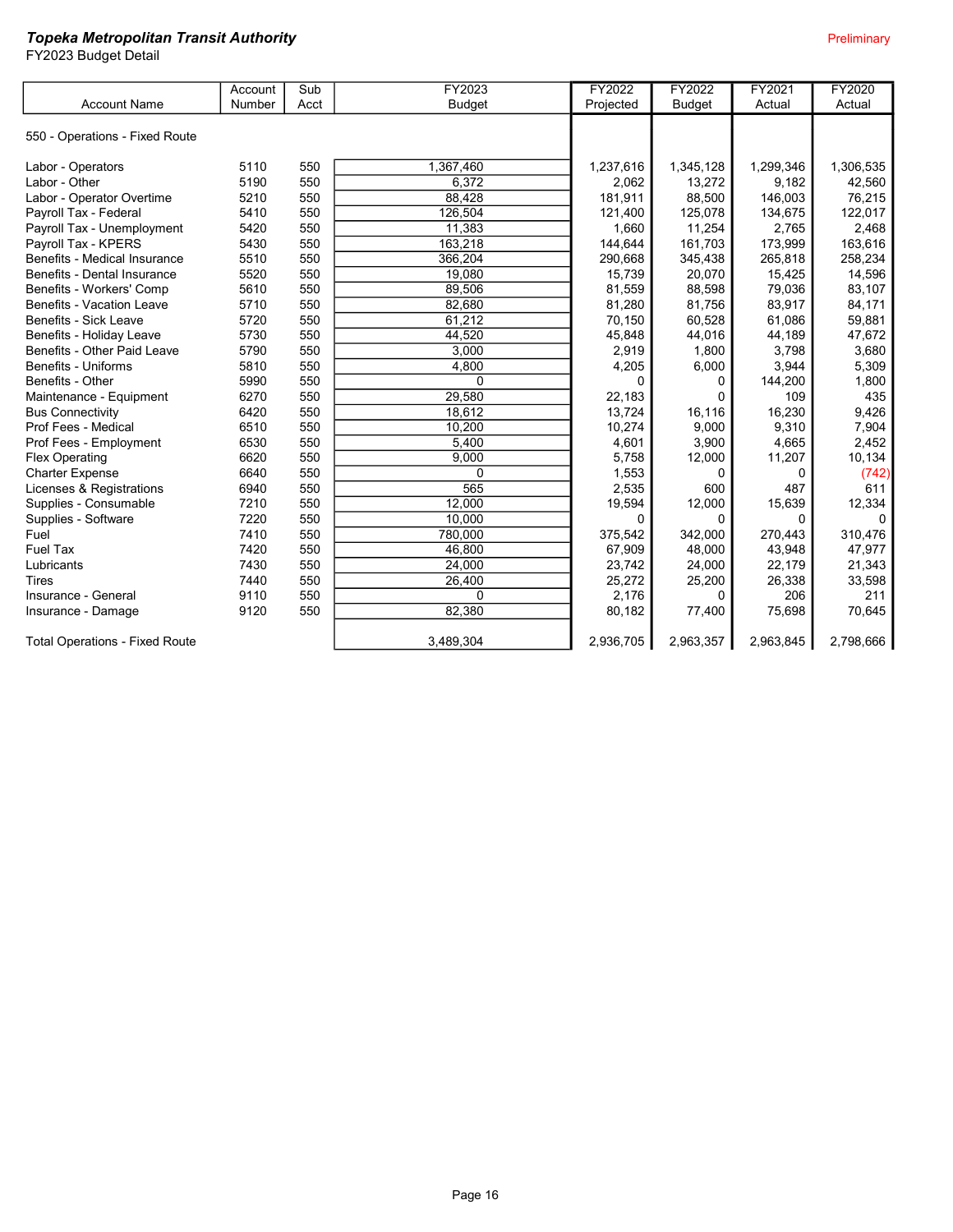|                                       | Account | Sub  | FY2023        | FY2022       | FY2022        | FY2021    | FY2020    |
|---------------------------------------|---------|------|---------------|--------------|---------------|-----------|-----------|
| <b>Account Name</b>                   | Number  | Acct | <b>Budget</b> | Projected    | <b>Budget</b> | Actual    | Actual    |
| 560 - Operations - Paratransit        |         |      |               |              |               |           |           |
| Labor - Operators                     | 5110    | 560  | 223,752       | 216,539      | 286,764       | 225,310   | 323,684   |
| Labor - Other                         | 5190    | 560  | $\Omega$      | 27           |               | O         |           |
| Labor - Operator Overtime             | 5210    | 560  | 13,440        | 24,173       | 14,340        | 26,878    | 13,614    |
| Payroll Tax - Federal                 | 5410    | 560  | 20,344        | 18,135       | 25,888        | 18,802    | 24,964    |
| Payroll Tax - Unemployment            | 5420    | 560  | 1,833         | 241          | 2,329         | 356       | 495       |
| Payroll Tax - KPERS                   | 5430    | 560  | 26,240        | 20,245       | 33,464        | 23,977    | 33,219    |
| Benefits - Medical Insurance          | 5510    | 560  | 55,086        | 44,009       | 59,640        | 46,088    | 61,111    |
| Benefits - Dental Insurance           | 5520    | 560  | 2.904         | 2,387        | 3,468         | 2,674     | 3,977     |
| Benefits - Workers' Comp              | 5610    | 560  | 13,295        | 15,498       | 16,919        | 14,940    | 21,601    |
| Benefits - Vacation Leave             | 5710    | 560  | 10,560        | 12,756       | 13,404        | 13,446    | 20,599    |
| <b>Benefits - Sick Leave</b>          | 5720    | 560  | 9.804         | 10,756       | 12,444        | 10,144    | 13,135    |
| Benefits - Holiday Leave              | 5730    | 560  | 7,128         | 7,706        | 9.048         | 7,800     | 10.999    |
| Benefits - Uniforms                   | 5810    | 560  | 1,200         | 649          | 2,400         | 684       | 1,256     |
| Prof Fees - Medical                   | 6510    | 560  | 0             | <sup>0</sup> |               |           |           |
| Prof Fees - Employment                | 6530    | 560  | $\Omega$      |              |               |           |           |
| <b>Taxi Fees</b>                      | 6610    | 560  | 360,000       | 348,721      | 348,000       | 331,451   | 361,733   |
| Flex Operating                        | 6620    | 560  | (9,000)       | (7,678)      | (12,000)      | (11, 207) | (10, 134) |
| Licenses & Registrations              | 6940    | 560  | 200           | 473          | 144           | 128       | 128       |
| Supplies - Consumable                 | 7210    | 560  | $\Omega$      | 1,562        |               | O         |           |
| Supplies - Software                   | 7220    | 560  | 68,208        | 0            |               | 0         |           |
| Vehicles - Fuel                       | 7410    | 560  | 72,000        | 40,905       | 30.000        | 21.191    | 37,239    |
| Vehicles - Fuel Tax                   | 7420    | 560  | 5,100         | 4,811        | 4,800         | 4,539     | 7,053     |
| Vehicles - Lubricants                 | 7430    | 560  | 1,500         | 1,042        | 1,800         | 1,150     | 1,753     |
| <b>Vehicles - Tires</b>               | 7440    | 560  | 3.120         | 1,878        | 3,000         | 1,561     | 2,957     |
| Insurance - Damage                    | 9120    | 560  | 6,576         | 5,564        | 4,956         | 4,827     | 4,456     |
| <b>Total Operations - Paratransit</b> |         |      | 893,290       | 770,400      | 860,808       | 744,739   | 933,838   |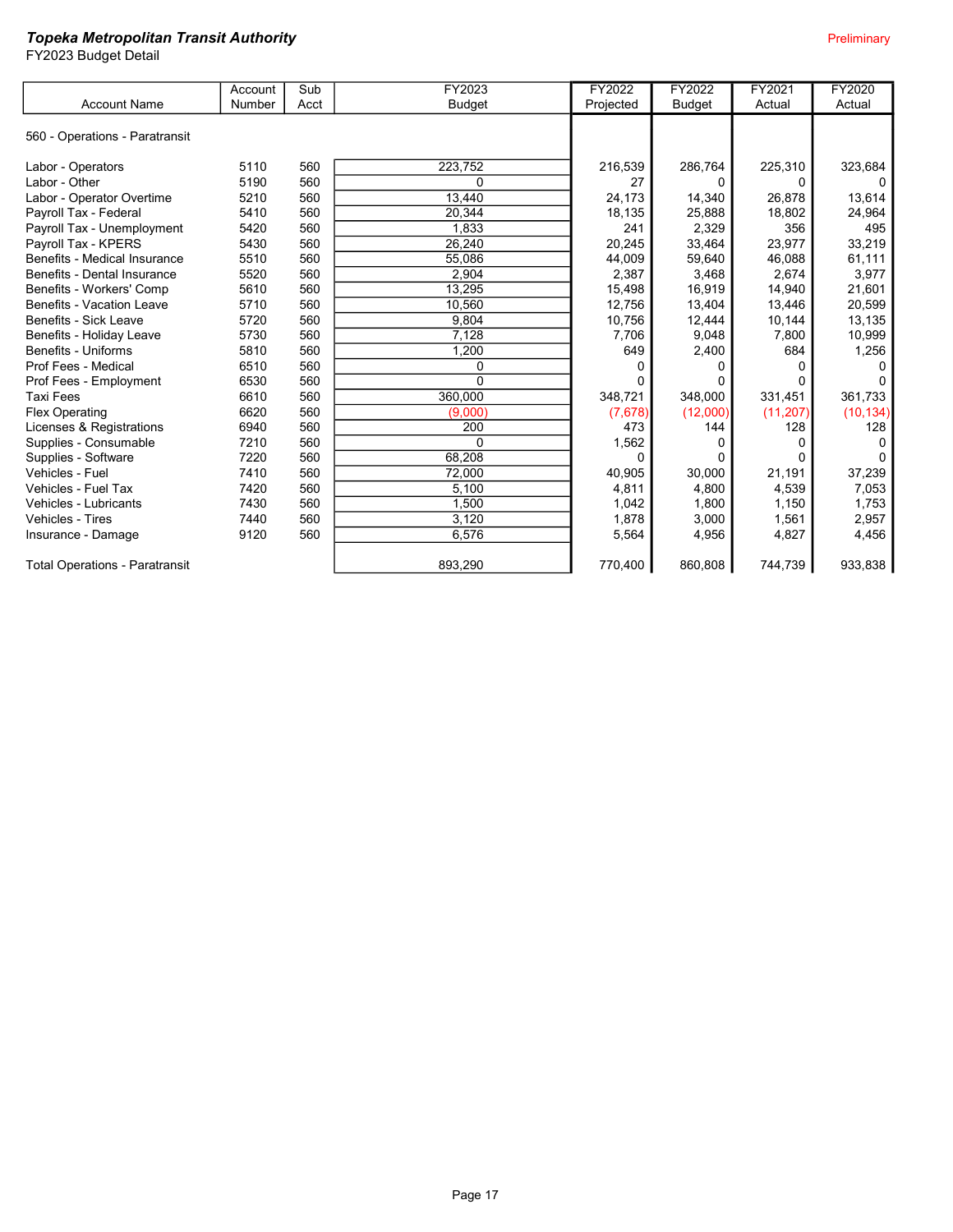|                                     | Account       | Sub  | FY2023        | FY2022    | FY2022 | FY2021 | FY2020  |
|-------------------------------------|---------------|------|---------------|-----------|--------|--------|---------|
| <b>Account Name</b>                 | <b>Number</b> | Acct | <b>Budget</b> | Projected | Budget | Actual | Actual  |
|                                     |               |      |               |           |        |        |         |
| 570 - Operations - Workforce        |               |      |               |           |        |        |         |
|                                     |               |      |               |           |        |        |         |
| Workforce Development Fees          | 6630          | 570  |               |           |        | 55,133 | 136,668 |
| Supplies - Consumable               | 7210          | 570  |               |           |        |        |         |
|                                     |               |      |               |           |        |        |         |
| <b>Total Operations - Workforce</b> |               |      |               |           |        | 55,133 | 136,668 |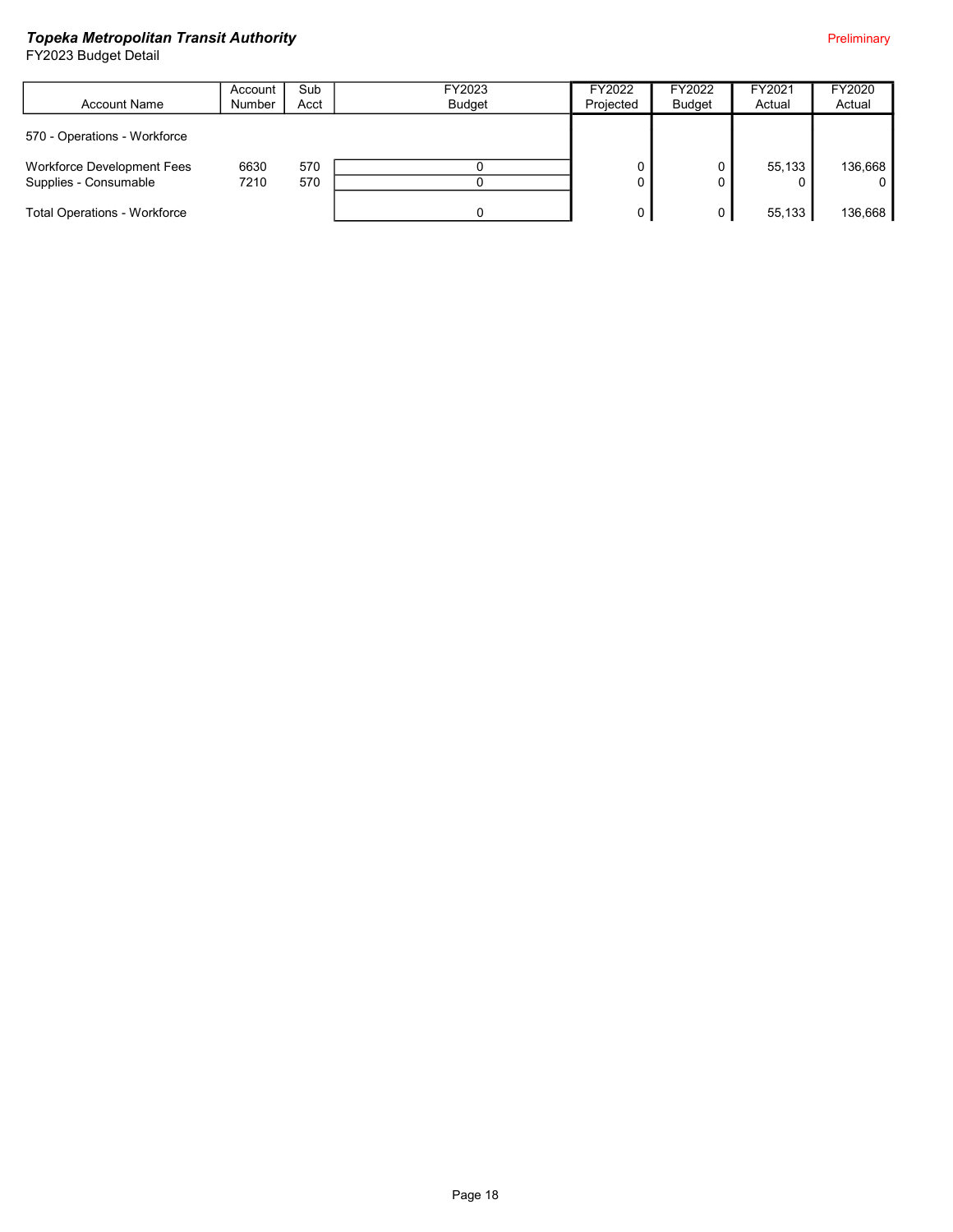|                                      | Account | Sub  | FY2023         | FY2022    | FY2022        | FY2021   | <b>FY2020</b> |
|--------------------------------------|---------|------|----------------|-----------|---------------|----------|---------------|
| <b>Account Name</b>                  | Number  | Acct | <b>Budget</b>  | Projected | <b>Budget</b> | Actual   | Actual        |
|                                      |         |      |                |           |               |          |               |
| 580 - Operations - Bike Share        |         |      |                |           |               |          |               |
| Labor - Management                   | 5120    | 580  | 0              | 0         | 0             | 0        | 5,239         |
| Labor - Support                      | 5130    | 580  | $\overline{0}$ | 0         | 0             | 1,768    | 34,605        |
| Labor - Other                        | 5190    | 580  | 0              | 0         | 0             | 0        | 0             |
| Labor - Support O/T                  | 5230    | 580  | 0              | ŋ         | 0             | 0        | 233           |
| Payroll Tax - Federal                | 5410    | 580  | 0              | 0         | $\Omega$      | 135      | 3,647         |
| Payroll Tax - Unemployment           | 5420    | 580  | $\Omega$       | U         | 0             | 3        | 64            |
| Payroll Tax - KPERS                  | 5430    | 580  | $\Omega$       | 0         | 0             | 0        | 1.800         |
| Benefits - Medical Ins               | 5510    | 580  | $\Omega$       | U         | 0             | 0        | 3,307         |
| Benefits - Dental Ins                | 5520    | 580  | 0              | 0         | 0             | 0        | 209           |
| Benefits - ST Disability             | 5545    | 580  | 0              | 0         | 0             | 0        | 57            |
| Benefits - Workers' Comp             | 5610    | 580  | 0              | 0         | 0             | 13       | 225           |
| Benefits - Holiday                   | 5730    | 580  | 0              | ŋ         | $\Omega$      | $\Omega$ | 510           |
| Benefits - PTO                       | 5740    | 580  | $\Omega$       | ŋ         | 0             | 0        | 4,746         |
| Benefits - Other Paid Leave          | 5790    | 580  | 0              | U         | 0             | 0        |               |
| Benefits - Uniforms                  | 5810    | 580  | $\Omega$       |           | 0             | 0        |               |
| Benefits - Other                     | 5990    | 580  | $\Omega$       | n         | 0             | 0        |               |
| Maintenance - Equipment              | 6270    | 580  | 0              |           | 0             | 0        |               |
| Travel & Meetings                    | 6310    | 580  | 0              | 0         | 0             | 0        |               |
| Telephone                            | 6420    | 580  | $\overline{0}$ | 0         | 0             | 70       | 1,040         |
| Prof Fees - Medical                  | 6510    | 580  | 0              | ŋ         | 0             | 0        | 350           |
| Prof Fees - Employment               | 6530    | 580  | 0              | ŋ         | 0             | 0        | 577           |
| Prof Fees - Other                    | 6590    | 580  | $\Omega$       | U         | 0             | 1,430    | 296           |
| Advertising                          | 6920    | 580  | 0              | U         | 0             | 0        | 50            |
| Licenses & Registrations             | 6940    | 580  | 0              | U         | 0             | 0        | 64            |
| Supplies - Equipment                 | 7120    | 580  | 0              | 0         | 0             | 0        | (672)         |
| Supplies - Consumable                | 7210    | 580  | 0              | 0         | 0             | 0        | 72            |
| Supplies - Software                  | 7220    | 580  | $\overline{0}$ | 0         | 0             | 2,904    | 48,253        |
| Insurance - Damage                   | 9120    | 580  | $\Omega$       | 0         | 0             | 1,233    | 4,899         |
| <b>Total Operations - Bike Share</b> |         |      | 0              | 0         | 0             | 7,558    | 109,570       |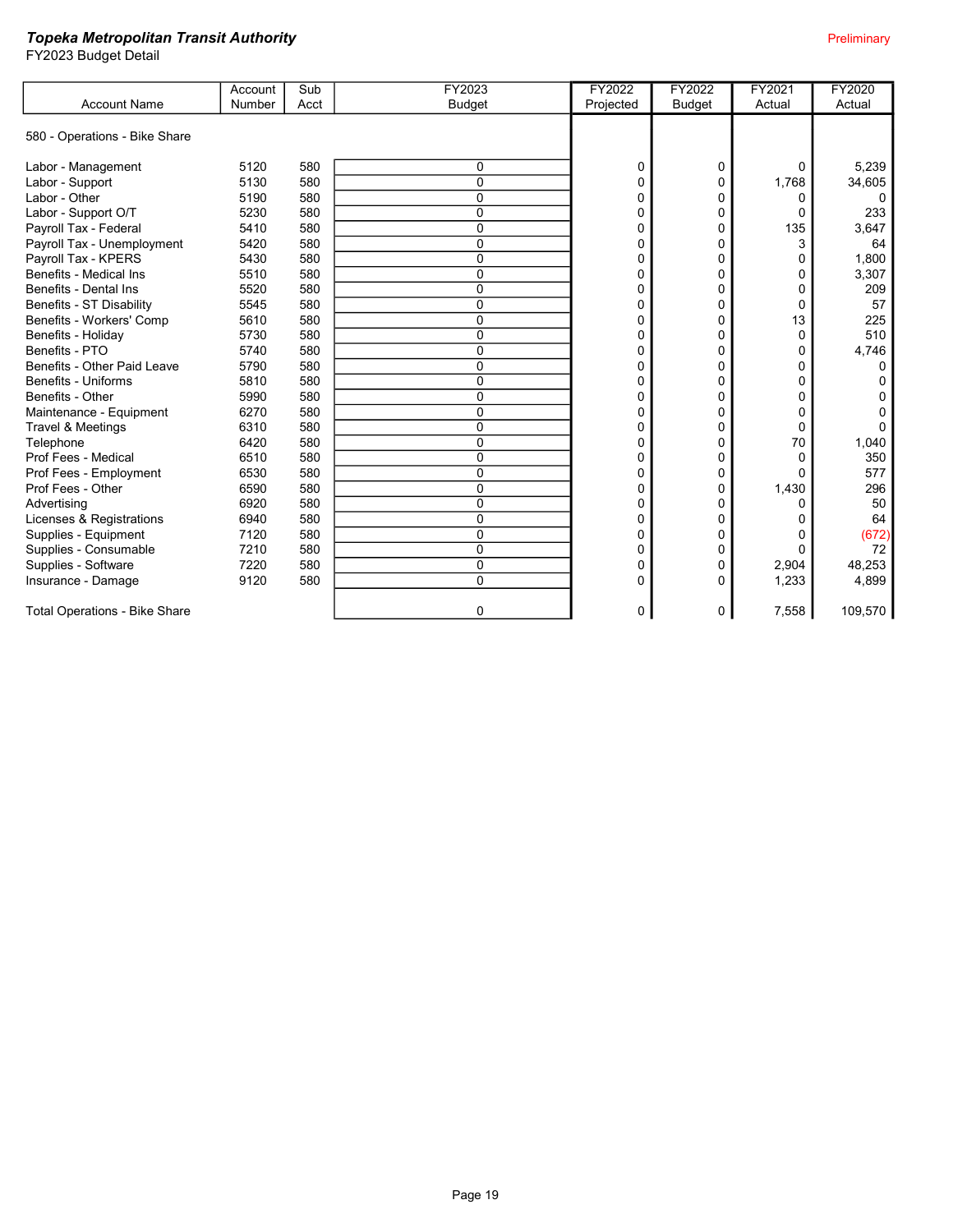|                                    | Account | Sub  | FY2023        | FY2022    | FY2022        | FY2021    | FY2020    |
|------------------------------------|---------|------|---------------|-----------|---------------|-----------|-----------|
| <b>Account Name</b>                | Number  | Acct | <b>Budget</b> | Projected | <b>Budget</b> | Actual    | Actual    |
| 590 - Operations - Mobility        |         |      |               |           |               |           |           |
| Labor - Management                 | 5120    | 590  | 0             | $\Omega$  | 0             | 36,050    | 53,776    |
| Labor - Other                      | 5190    | 590  | 0             |           | 0             | 0         |           |
| Payroll Tax - Federal              | 5410    | 590  | $\Omega$      |           | 0             | 3,145     | 4,472     |
| Payroll Tax - Unemployment         | 5420    | 590  | 0             | 0         | 0             | 61        | 92        |
| Payroll Tax - KPERS                | 5430    | 590  | 0             |           | 0             | 3,856     | 6,070     |
| Benefits - Medical Ins             | 5510    | 590  | $\Omega$      |           |               | 5,977     | 6,104     |
| Benefits - Dental Ins              | 5520    | 590  | 0             |           | 0             | 345       | 339       |
| Benefits - ST Disability           | 5545    | 590  | 0             |           | 0             | 336       | 386       |
| Benefits - Workers' Comp           | 5610    | 590  | 0             |           | 0             | 105       | 159       |
| Benefits - Holiday                 | 5730    | 590  | 0             | 0         | 0             | 967       | 1,857     |
| Benefits - PTO                     | 5740    | 590  | 0             | 0         | 0             | 3,297     | 4,766     |
| Benefits - Other Paid Leave        | 5790    | 590  | 0             |           | 0             | 0         |           |
| Benefits - Uniforms                | 5810    | 590  | 0             |           | 0             | 0         |           |
| Benefits - Other                   | 5990    | 590  | 0             | 0         | 0             | 3,500     |           |
| Travel & Meetings                  | 6310    | 590  | 0             | 0         | 0             | 1,905     | 1,698     |
| Telephone                          | 6420    | 590  | $\Omega$      |           | 0             | 0         | 0         |
| Prof Fees - Other                  | 6590    | 590  | 0             | 0         | 0             | 0         | 384       |
| Advertising                        | 6920    | 590  | 0             |           | 0             | 0         | $\Omega$  |
| Dues & Subscriptions               | 6950    | 590  | 0             |           | 0             | 384       | 50        |
| Supplies - Equipment               | 7120    | 590  | 0             |           | 0             | 0         | $\Omega$  |
| Supplies - Consumable              | 7210    | 590  | 0             | 0         | 0             | 87        | 502       |
| Supplies - Software                | 7220    | 590  | $\Omega$      | 0         | 0             | 571       | 1,242     |
| Supplies - Postage                 | 7230    | 590  | 0             | 0         | 0             | 0         | 0         |
| <b>Total Operations - Mobility</b> |         |      | 0             | 0         | 0             | 60,586    | 81,898    |
| <b>Total Operations</b>            |         |      | 5,793,609     | 5,034,773 | 5,297,086     | 5,261,954 | 5,625,533 |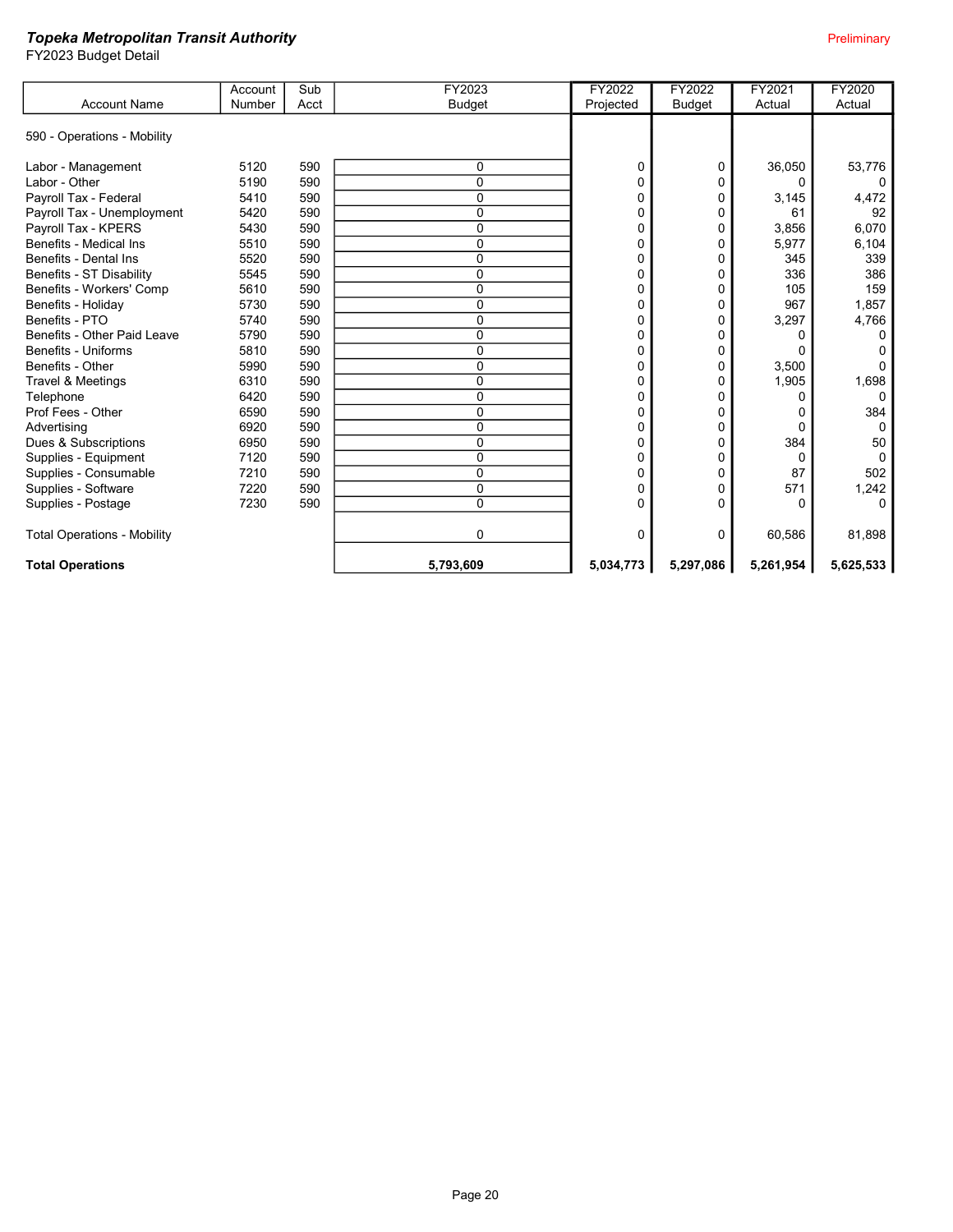|                                | Account | Sub  | FY2023              | FY2022    | FY2022        | FY2021    | FY2020    |
|--------------------------------|---------|------|---------------------|-----------|---------------|-----------|-----------|
| <b>Account Name</b>            | Number  | Acct | <b>Budget</b>       | Projected | <b>Budget</b> | Actual    | Actual    |
|                                |         |      |                     |           |               |           |           |
| 710 - Maintenance - General    |         |      |                     |           |               |           |           |
| Labor - Management             | 5120    | 710  | 67,728              | 69,366    | 73,284        | 69,268    | 68,716    |
| Labor - Mechanics              | 5140    | 710  | 228,516             | 228,171   | 225,168       | 222,280   | 221,203   |
| Labor - Service Techs          | 5150    | 710  | 188,184             | 188,793   | 189,840       | 186,741   | 189,016   |
| Labor - Custodial              | 5160    | 710  | 98,580              | 100,182   | 101,808       | 109,844   | 106,858   |
| Labor - Other                  | 5190    | 710  | $\mathbf 0$         | 0         | 0             | 0         | 0         |
| Labor - Mechanics Overtime     | 5240    | 710  | 6,000               | 7,957     | 7,800         | 5,371     | 7,490     |
| Labor - Service Techs Overtime | 5250    | 710  | 21,600              | 20,518    | 24,000        | 22,130    | 19.120    |
| Labor - Custodial Overtime     | 5260    | 710  | 600                 | 241       | 3,600         | 5,332     | 5,742     |
| Payroll Tax - Federal          | 5410    | 710  | $\overline{52,735}$ | 53,633    | 54,126        | 58,417    | 52,925    |
| Payroll Tax - Unemployment     | 5420    | 710  | 4,732               | 708       | 4,859         | 1,127     | 1,056     |
| Payroll Tax - KPERS            | 5430    | 710  | 68,039              | 61,828    | 69,972        | 71,899    | 67,786    |
| Benefits - Medical Insurance   | 5510    | 710  | 134,526             | 117,655   | 124,290       | 114,646   | 100,018   |
| Benefits - Dental Insurance    | 5520    | 710  | 7,500               | 6,251     | 6,618         | 7,521     | 6,355     |
| Benefits - ST Disability       | 5545    | 710  | 324                 | 395       | 480           | 458       | 461       |
| Benefits - Workers' Comp       | 5610    | 710  | 11,304              | 16,517    | 11,602        | 20,819    | 16,240    |
| Benefits - Vacation Leave      | 5710    | 710  | 35,076              | 31,306    | 35,172        | 34,379    | 34,244    |
| Benefits - Sick Leave          | 5720    | 710  | 15,432              | 26,983    | 15,480        | 17,340    | 25,251    |
| Benefits - Holiday Leave       | 5730    | 710  | 20,320              | 22,173    | 20,560        | 19,945    | 19,207    |
| Benefits - PTO                 | 5740    | 710  | 5,904               | 10,462    | 6,384         | 10,334    | 9,685     |
| Benefits - Other Paid Leave    | 5790    | 710  | 600                 | 153       | 600           | 31        | 117       |
| Benefits - Uniforms            | 5810    | 710  | 4,800               | 6,199     | 4,200         | 3,323     | 4,074     |
| Benefits - Tools               | 5820    | 710  | 7,400               | 6,292     | 7,000         | 5,637     | 5,322     |
| Benefits - Other               | 5990    | 710  | 800                 | 758       | 3,800         | 50,838    | 1,215     |
| Maintenance - Communications   | 6220    | 710  | 12,000              | 10.016    | 12,000        | 11,880    | 8,886     |
| Maintenance - Equipment        | 6270    | 710  | 24,000              | 14,985    | 24,000        | 21,023    | 24,091    |
| Travel & Meetings              | 6310    | 710  | 2,400               | 2,171     | 1,200         | 2,068     | 308       |
| <b>Utilities</b>               | 6410    | 710  | 44,700              | 47,791    | 47,700        | 63,202    | 44,734    |
| Telephone                      | 6420    | 710  | 120                 | 108       | 0             | $\Omega$  | $\Omega$  |
| Prof Fees - Medical            | 6510    | 710  | 1,200               | 1,470     | 1,200         | 1,086     | 2,173     |
| Prof Fees - Employment         | 6530    | 710  | 1,200               | 3,685     | 1,200         | 577       | 473       |
| <b>Security Services</b>       | 6910    | 710  | 600                 | 49        | 240           | 0         | 96        |
| Licenses & Registrations       | 6940    | 710  | 360                 | 369       | 360           | 267       | 246       |
| Supplies - Equipment           | 7120    | 710  | 7,200               | 6,073     | 7,200         | 7,361     | 5,944     |
| Supplies - Safety              | 7130    | 710  | 300                 | 237       | 600           | 532       | 828       |
| Supplies - Consumable          | 7210    | 710  | 55,200              | 56,567    | 51,600        | 53,330    | 60,730    |
| Supplies - Software            | 7220    | 710  | 8,457               | 16,319    | 1,200         | 2,756     | 11,414    |
| Supplies - Postage             | 7230    | 710  | 600                 | 426       | 720           | 255       | 526       |
| Vehicle Supplies - Fuel        | 7410    | 710  | 30,000              | 14,332    | 13,500        | 6,662     | 10,186    |
| Vehicle Supplies - Fuel Tax    | 7420    | 710  | 2,160               | 546       | 2,220         | 1,744     | 1,708     |
| Vehicle Supplies - Lubricants  | 7430    | 710  | 600                 | 2,775     | 600           | 263       | 1,589     |
| Vehicle Supplies - Tires       | 7440    | 710  | 1,200               | 952       | 1,800         | 1,028     | 1,371     |
| Vehicle Supplies - Parts       | 7450    | 710  | 10,800              | 9,201     | 12,000        | 15,329    | 12,124    |
| Insurance - General            | 9110    | 710  | 75                  | 0         | 80            | 67        | 77        |
| Insurance - Damage             | 9120    | 710  | 16,824              | 14,666    | 16,800        | 16,937    | 15,287    |
| Insurance - Recoveries         | 9150    | 710  | $\mathbf{0}$        | 0         | $\Omega$      | (509)     | $\Omega$  |
|                                |         |      |                     |           |               |           |           |
| Total Maintenance - General    |         |      | 1,200,696           | 1,179,279 | 1,186,863     | 1,243,538 | 1,164,896 |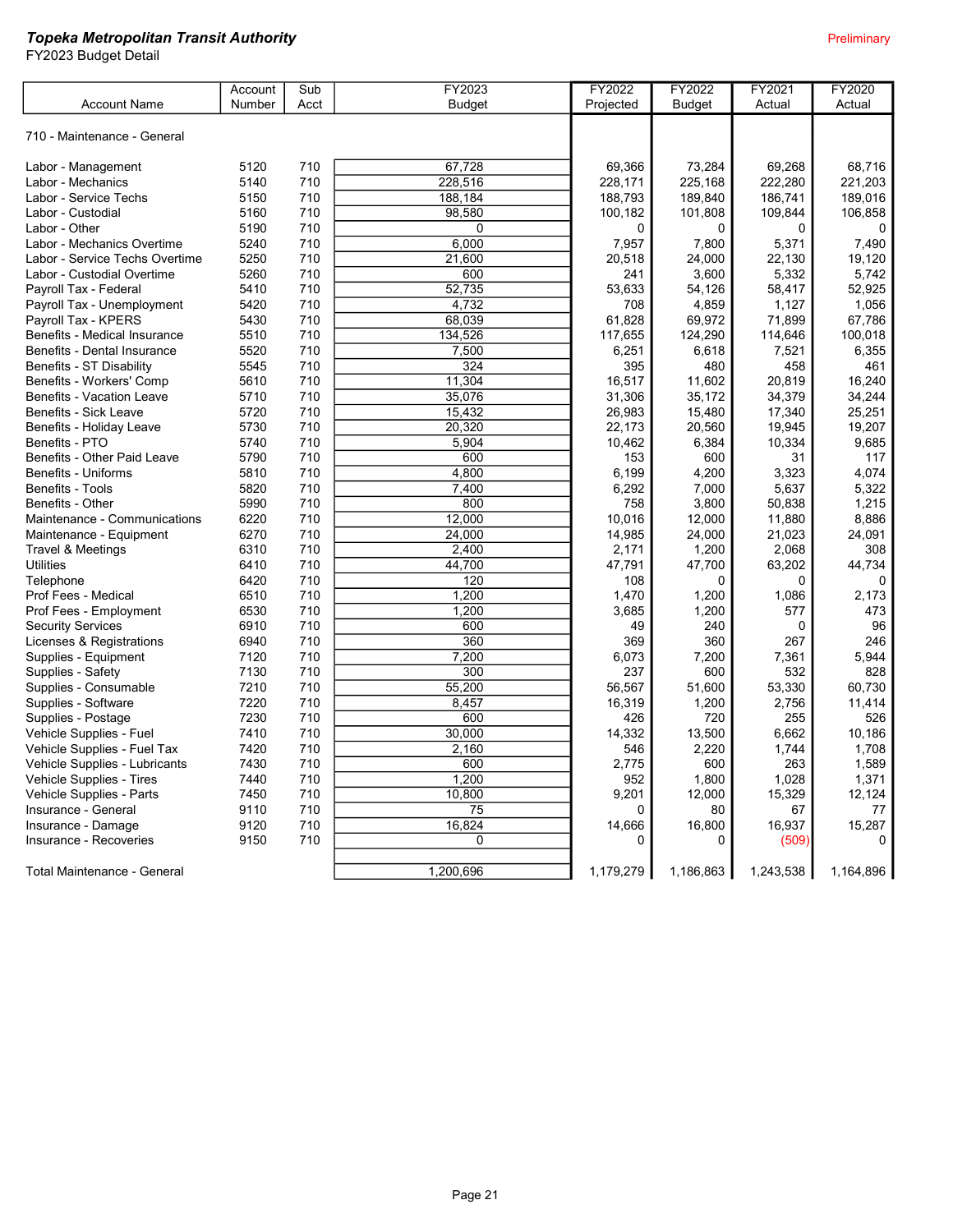|                                        | Account | Sub  | FY2023         | FY2022    | FY2022        | FY2021      | FY2020    |
|----------------------------------------|---------|------|----------------|-----------|---------------|-------------|-----------|
| <b>Account Name</b>                    | Number  | Acct | <b>Budget</b>  | Projected | <b>Budget</b> | Actual      | Actual    |
| 720 - Maintenance - Facility           |         |      |                |           |               |             |           |
| Maintenance - Buildings/Grounds        | 6200    | 720  | 180,000        | 201,852   | 156,000       | 156,821     | 153,007   |
| Maintenance - Custodial                | 6205    | 720  | 23,400         | 27,827    | 30,000        | 64          |           |
| Maintenance - Shelters/Signs           | 6210    | 720  | 24,000         | 17,229    | 30,000        | 61.797      | 20,301    |
| Maintenance - Equipment                | 6270    | 720  | 21.000         | 25,427    | 21,000        | 18,256      | 12,634    |
| Supplies - Shelter Parts               | 7110    | 720  | 9,600          | 6,698     | 12,000        | 8,922       | 9,628     |
| Supplies - Equipment                   | 7120    | 720  | 1,200          | 1,000     | 1,500         | 6,458       | 698       |
| Supplies - Consumable                  | 7210    | 720  | 1,200          | 563       | 1,500         | 1,248       | 3.037     |
| Insurance - Recoveries                 | 9150    | 720  | 0              | 0         | 0             | (16, 959)   | (3, 138)  |
| Total Maintenance - Facility           |         |      | 260,400        | 280,595   | 252,000       | 236,607     | 196,167   |
|                                        |         |      |                |           |               |             |           |
| 730 - Maintenance - Fixed Route        |         |      |                |           |               |             |           |
| Maintenance - Equipment                | 6270    | 730  | 15,000         | 2,926     | 30,000        | 120,044     | 20,949    |
| Supplies - Consumable                  | 7210    | 730  | 3,000          | 3,290     | 6,000         | 1,511       | 4,390     |
| Vehicle Supplies - Parts               | 7450    | 730  | 276,000        | 273,054   | 264,000       | 245,990     | 255,472   |
| <b>Insurance Recovery</b>              | 9150    | 730  | (24,000)       | (10, 946) | (24,000)      | (92, 195)   | (18, 683) |
|                                        |         |      |                |           |               |             |           |
| <b>Total Maintenance - Fixed Route</b> |         |      | 270,000        | 268,324   | 276,000       | 275,350     | 262,128   |
|                                        |         |      |                |           |               |             |           |
| 740 - Maintenance - Paratransit        |         |      |                |           |               |             |           |
| Maintenance - Equipment                | 6270    | 740  | 6,000          | 4,905     | 6,000         | 23,856      | 5,825     |
| Supplies - Consumable                  | 7210    | 740  | 300            | 100       | 300           | 143         | 252       |
| Vehicle Supplies - Parts               | 7450    | 740  | 18,000         | 19,607    | 18,000        | 10,380      | 20.225    |
| Insurance - Recoveries                 | 9150    | 740  | 0              | 0         | 0             | 0           | (723)     |
|                                        |         |      |                |           |               |             |           |
| <b>Total Maintenance - Paratransit</b> |         |      | 24,300         | 24,613    | 24,300        | 34,379      | 25,580    |
|                                        |         |      |                |           |               |             |           |
| 750 - Maintenance - Bike Share         |         |      |                |           |               |             |           |
| Maintenance - Equipment                | 6270    | 750  | 0              | 0         | 0             | 0           | 0         |
| Supplies - Equipment                   | 7120    | 750  | $\overline{0}$ | 0         | $\mathbf 0$   | $\mathbf 0$ | $\Omega$  |
| Supplies - Consumable                  | 7210    | 750  | 0              | 0         | 0             | 171         | 106       |
| Vehicle Supplies - Parts               | 7450    | 750  | $\overline{0}$ | $\Omega$  | $\mathbf{0}$  | $\Omega$    | 5,500     |
|                                        |         |      |                |           |               |             |           |
| Total Maintenance - Bike Share         |         |      | 0              | 0         | 0             | 171         | 5,606     |
|                                        |         |      |                |           |               |             |           |
| <b>Total Maintenance</b>               |         |      | 1,755,396      | 1,752,810 | 1,739,163     | 1,790,045   | 1,654,377 |